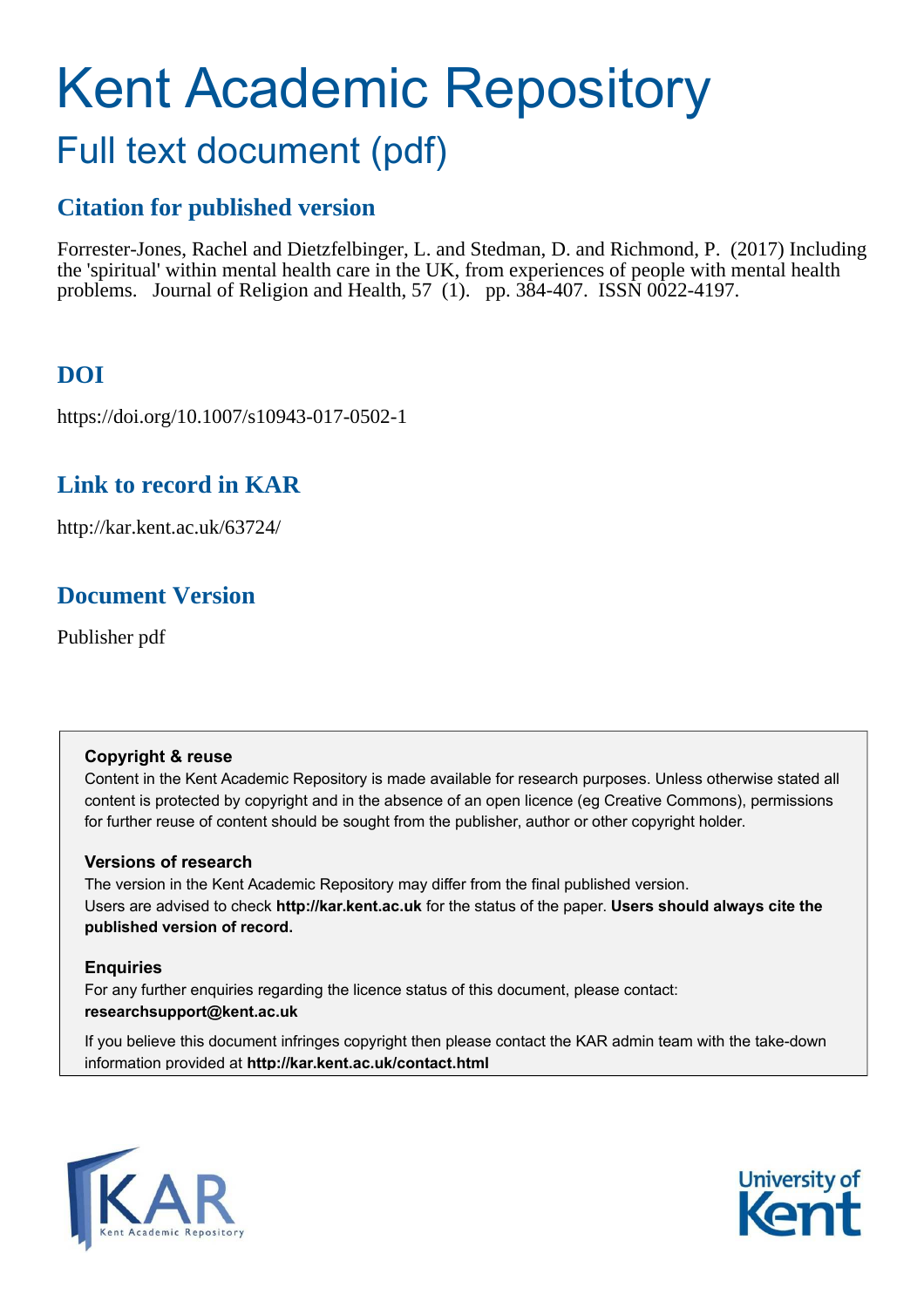ORIGINAL PAPER



# Including the 'Spiritual' Within Mental Health Care in the UK, from the Experiences of People with Mental Health Problems

R. Forrester-Jones $^1\cdot$  L. Dietzfelbinger $^1\cdot$  D. Stedman $^1\cdot$  P. Richmond $^1$ 

 $©$  The Author(s) 2017. This article is an open access publication

Abstract Spirituality as a dimension of quality of life and well-being has recently begun to be more valued within person-centred treatment approaches to mental health in the UK. The aim of this paper is to provide indicators of the extent to which accessing a spiritual support group may be useful within mental health recovery from the view point of those in receipt of it. The study design was a small-scale exploratory study utilising mixed methods. Quantitative methods were used to map the mental health, general well-being and social networks of the group. These were complimented by a semi-structured open-ended interview which allowed for Interpretative Phenomenological Analysis (IPA) of the life-history accounts of nine individuals with mental health problems who attended a 'spirituality support group'. Data from unstructured open-ended interviews with five faith chaplains and a mental health day centre manager were also analysed using thematic analysis. The views of 15 participants are therefore recounted. Participants reported that the group offered them: an alternative to more formal religious organisations, and an opportunity to settle spiritual confusions/fears. The 'group' was also reported to generally help individual's subjective feelings of mental wellness through social support. Whilst the merits of spiritual care are appealing, convincing services to include it within treatment may still be difficult.

Keywords Spirituality · Mental health · Social support · Qualitative

# Introduction

Generally within society, 'spirituality' and 'religion' tend to be used interchangeably. Social scientists, however, usually separate the two, using the term spirituality to describe faith in 'something' [e.g. a supreme power (see King et al. [1995](#page-21-0); King and Koenig [2009;](#page-21-0)

& R. Forrester-Jones R.V.E.Forrester-Jones@Kent.ac.uk

<sup>1</sup> Tizard Centre, School of Social Policy, Sociology and Social Research, University of Kent, Canterbury, UK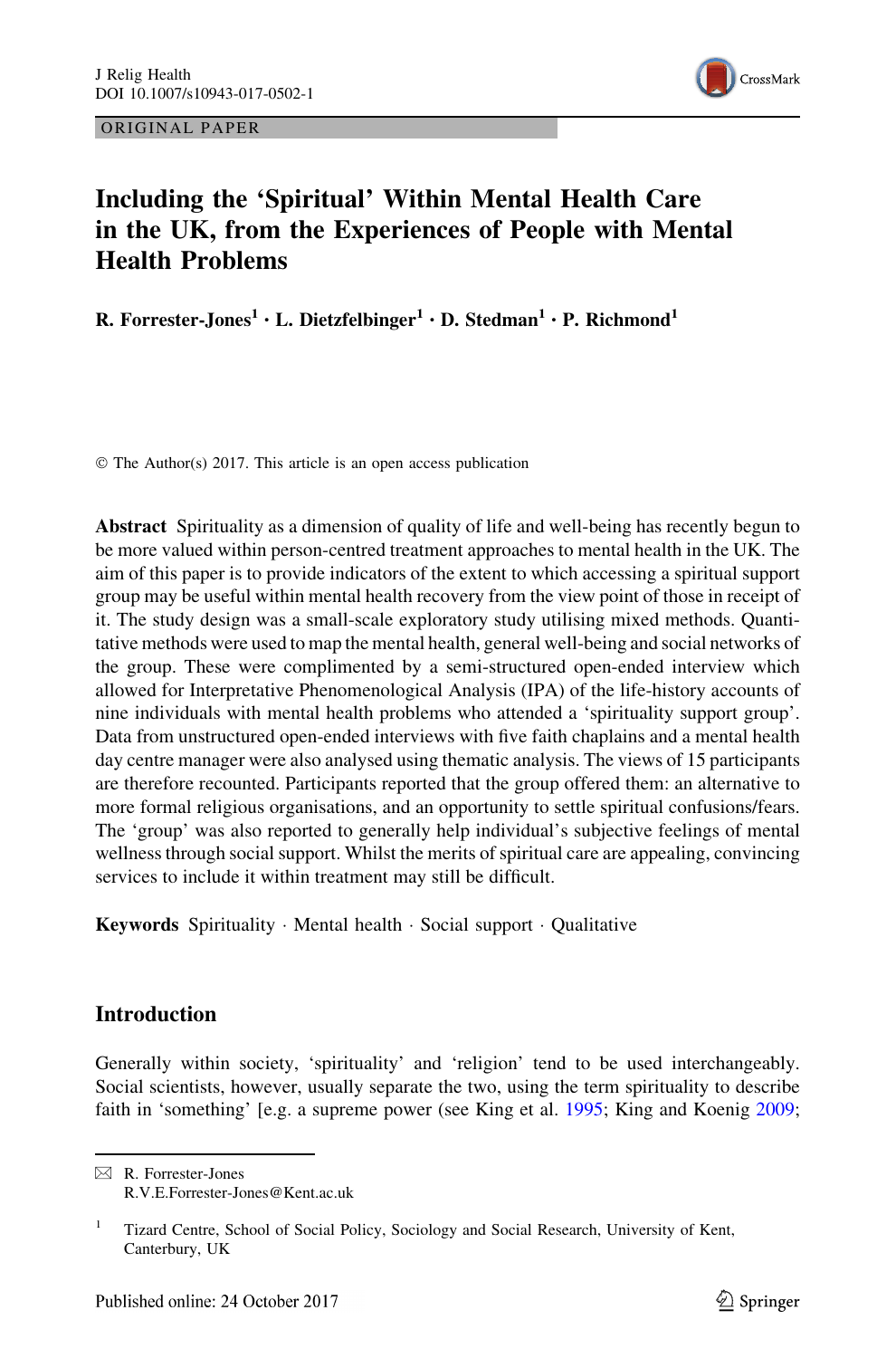Baker [2003\)](#page-20-0)] and religion as a more organised social phenomena (Thoresen [1998](#page-22-0)) with 'being religious' understood as a state of observance or obedience to beliefs, practices and rituals directed towards a specific being or power (Zinnbauer et al. [1997](#page-23-0)). Caring for the spiritual aspect of a person's life has been considered an important part of nursing the sick since ancient times (Narayanasamy [1999](#page-21-0)). According to Miller and Thoresen [\(2003](#page-21-0)), however, research on spirituality and mental health has been hindered by a conceived wisdom generally held by proponents of the medical model, that spirituality is 'beyond scientific measurement' (Powell [2001\)](#page-22-0).

Nevertheless, notwithstanding research reporting that spiritual beliefs can lead to detrimental effects linked to mental health problems including anger towards 'supreme beings' or religious organisations (Seybold and Hill [2001](#page-22-0); Cohen and Koenig [2004\)](#page-20-0), a growing body of international literature demonstrates a generally positive relationship between spirituality and mental health (see Hill et al. [2000,](#page-21-0) Hill and Pargament [2003;](#page-21-0) Macmin and Foskett [2004](#page-21-0), Baetz et al. [2006](#page-20-0), Coyte et al. [2007;](#page-20-0) Koenig [2005;](#page-21-0) Bonelli and Koenig [2013](#page-20-0)). Such studies have explored how spirituality or spiritual involvement affect depression (Westgate [1996\)](#page-22-0), anxiety (Graham et al. [2001](#page-21-0)), decision making, and resilience to traumatic events (Pargament et al. [1988](#page-22-0); Koenig [2010\)](#page-21-0), as well as whether, as a life domain, spirituality helps to buffer life-stress (Hayman et al. [2007](#page-21-0)). Lindgren and Coursey ([1995\)](#page-21-0) in a survey of 28 patients with serious chronic mental health problems found that more than half the sample found spirituality to have been significant to their recovery.

#### Spirituality as a Protective Factor in Suicide

A range of studies have also looked at spirituality or affiliation to spiritual or religious groups in relation to suicide (Dervic et al. [2004\)](#page-20-0) and suicide attempts (Rasic et al. [2009,](#page-22-0) [2011](#page-22-0)). Corroborating Durkheim's [\(1897\)](#page-20-0) seminal work on suicide and religious affiliation, Nisbet et al. [\(2000\)](#page-21-0) reported that the suicide rate is four times lower in people who attend religious activities. In a study of 1610 older adults with depression, Chen et al. ([2007\)](#page-20-0) also found that those attending religious activities on a fairly regular basis, who reported having a spiritual faith, were significantly less likely to have suicidal ideation and emotional distress compared to non-attendees. Finding higher rates of suicide among those who have no religious affiliation, studies have also posited that association with a religion may act as a protective factor against suicide (Pescosolido and Georgianna [1989](#page-22-0), Lester [2000;](#page-21-0) Lester [2012\)](#page-21-0)). All of these studies, however, leave a question mark as to what exactly it is about religious association which is protective: the shared community of social relationships, or the religious social mores or 'rules' (e.g. the Ten Commandments) which prevent behaviours (e.g. drug abuse) at risk of leading to psychiatric disorder and suicide (e.g. drug abuse)?

# Spirituality as an Agent of Recovery

Spirituality has been found to be an important component in the recovery of severe mental illness (Corrigan et al. [2003\)](#page-20-0). During the past two decades, research has connected spirituality (including a sense of meaning and participation in faith communities) to a variety of benefits, including increased hope, well-being, self-esteem, social supports, motivation towards growth, as well as decreased depression, anxiety, and substance abuse (see Snider and McPhedran [2014\)](#page-22-0). As a result, practitioners and academics are increasingly recognising spirituality as a relevant dimension of recovery (Fallott [2001](#page-20-0); Whitley and Drake [2010,](#page-22-0) Starnino and Canda [2014;](#page-22-0) Carlisle [2016](#page-20-0)).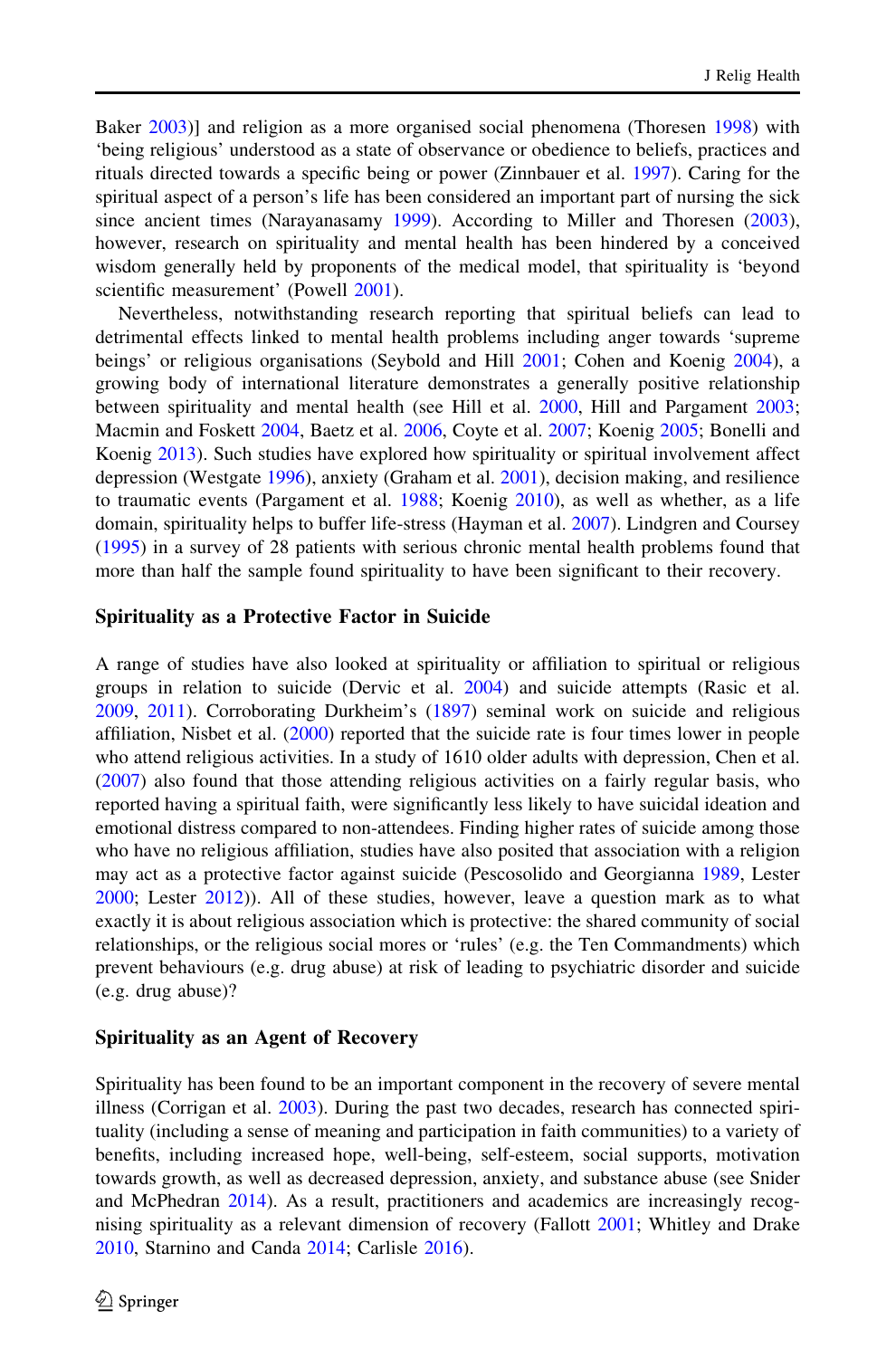#### Policy and Practice: The Spiritual Gap

Despite the evidence presented above regarding the merits of spirituality in relation to mental health, a systematic policy review using UK government databases identified policy and government directives as regards the spiritual care of people in general, and more specifically of people with intellectual disabilities or mental health problems (Sango and Forrester-Jones [2014](#page-22-0)). Further, although all UK NHS trusts are required to provide spiritual support for patients staff and relatives through chaplains/faith representatives [NHS [2001;](#page-21-0) [2003](#page-21-0) (updated 2015)], people with mental health problems have tended to be treated primarily with medication. In line with the medical model, psychiatrists are likely to pathologise the patient's spiritual experiences (Awara and Fasey [2008](#page-19-0)), absenting spiritual matters from treatment models (Genic [1994\)](#page-21-0); Foskett [\(1996](#page-20-0)) calling religion 'psychiatry's last taboo' (cited in Macmin and Foskett [2004](#page-21-0)). This is despite evidence that cognitive behavioural psychotherapies which include patient's spiritual convictions can help treat depression and anxiety (Razali et al. [2002](#page-22-0); Faulkner and Layzell [2000\)](#page-20-0).

Only recently has spirituality started to be viewed as a vital dimension of holistic practice and person-centred care (Barrera et al. [2012\)](#page-20-0) with clinicians being trained in Mindfulness, (a form of meditation based on the Buddhist tradition), and more recently Mindfulness Stress Reduction, and Mindfulness Cognitive Therapy (see Williams and Penman [2011\)](#page-22-0), and to incorporate spiritual matters within therapeutic interventions (Bögels et al.  $2010$ ; Paulik et al.  $2010$ ). Spirituality is also now acknowledged as a support mechanism for mental health professionals (see de Zoysa et al. [2014\)](#page-20-0). Cohen and Koenig ([2004\)](#page-20-0) and Koenig [\(2013](#page-21-0)), however, caution clinicians against prescribing religious practices or imposing their own religious beliefs on patients.

Nevertheless, despite this progress, a 'spiritual gap' (Thoresen [1999\)](#page-22-0) between mental health patients and health professionals appears to remain. D'Souza's [\(2002](#page-20-0)) study reported that although the majority of mental health patients found spirituality important, and wanted their doctors/therapists to take their spiritual needs into account during treatment, this did not routinely happen. Possible reasons for such 'spiritual oversight' have been posited as clinicians being generally less spiritual then their patients (Hill et al. [2000](#page-21-0)), and the absence of precise measures of spirituality/religiosity (Miller and Thoresen [2003](#page-21-0)). This means that any attempt at 'curing' spiritual issues within the medical model is bound to be beset with problems. It is also unclear as to whether it is the spiritual element of communal spiritual activity which helps avoid or aid recovery of mental ill health, or the social environment provided by a spiritual community (Hadzic [2011](#page-21-0):223). In Macmin and Foskett's [\(2004](#page-21-0)) grounded theory study, service users/survivors participated as both interviewers and interviewees. Analysis of 11 interviews provided evidence of the significance of spirituality for some participants, as well as how difficult it was for this aspect of their lives to be taken seriously by mental health professionals. In Awara and Fasey's ([2008\)](#page-19-0) study of 43 patients attending a psychiatric outpatient service for 3 months, over half (54%) felt that their spiritual or religious beliefs improved their coping strategies (p. 183). Despite this, half the sample interviewed reported that they felt that their beliefs were not regarded as important by the service. This may be due to the fact that psychiatrists and psychologists still receive little or no training in how to deal with spiritual issues which may arise during clinical practice (Sansone et al. [1990](#page-22-0)) despite research advocating interprofessional training (Carpenter et al. [2006\)](#page-20-0). Bonelli et al. ([2012\)](#page-20-0) state that further studies on this topic are required.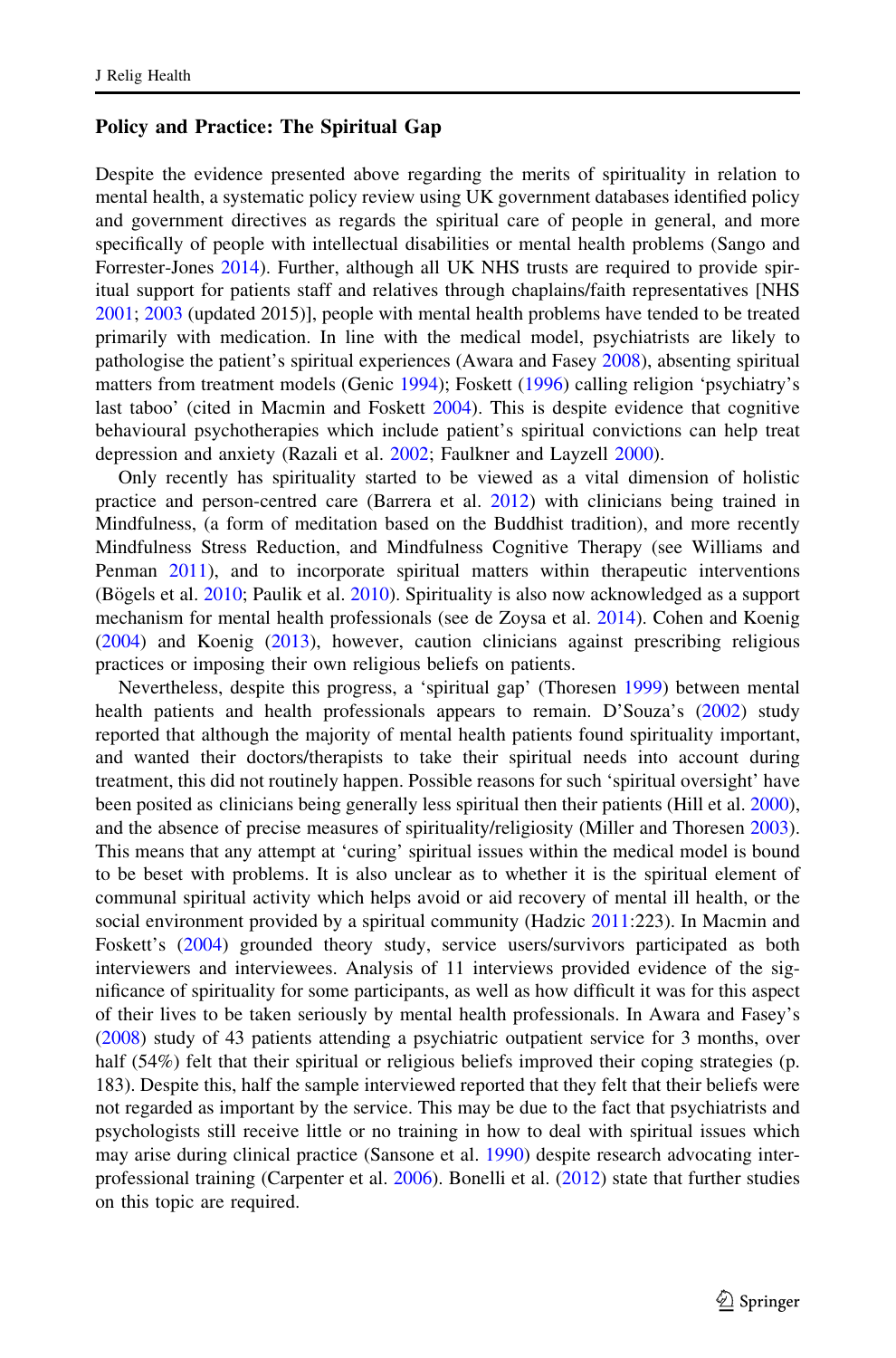# Aim of Study

The aim of this small-scale exploratory study was to discover whether and in what ways a spirituality support group (SSG) mediated mental well-being from the view point of the attendees. To this end, the following research questions were addressed:

- 1. What motivated people with mental health problems to join the SSG?
- 2. What were their experiences of it?
- 3. Did they feel that the group helped in their recovery process?

# Method and Materials

# Design

The study design was explorative, utilising a mixed methods approach. Combining quantitative and qualitative methods enabled a more complete and complementary understanding of the social phenomena under investigation (Morgan [2007\)](#page-21-0).

# **Participants**

The purposively drawn sample included nine individuals with a mental health problem who were attending a spiritual support group organised by the local mental health service. Inclusion criteria were based on a mental health diagnosis; continuous contact with the local psychiatric service for more than 1 year; and referral to the mental health community day centre as part of their recovery programme. Five mental health chaplains were also purposively drawn for the study. The manager of the day centre where the SSG took place was also interviewed. We therefore had in-depth data for a total of fourteen individuals.

## Location of Study

The Spiritual Support Group was held at a community day centre, situated in an ordinary house. The SSG was run by the five mental health chaplains although one particular chaplain tended to facilitate the group most weeks. The aims of the SSG were specified as helping mental health service users to:

- understand and accept who they were as individuals;
- pursue positive relationships in the community;
- take delight in the arts and the natural environment;
- explore some of the mysteries of human life (Stedman [2006:](#page-22-0)1).

The ten-week SSG programme was structured as a formative module with hour-long sessions deliberately kept flexible so as to enable the group to develop naturally within a planned framework. Group discussions were confidential except where the facilitator considered disclosures to be relevant to service user care. There was no expectation of 'homework' though handouts were provided each week indicating the plan of activities for the following session. Although pastoral care was provided, no attempt was made to address clinical treatments or to develop psycho-therapeutic relationships. Whilst the group was mainly discussion based, music, poetry, stories and pictures were also used to give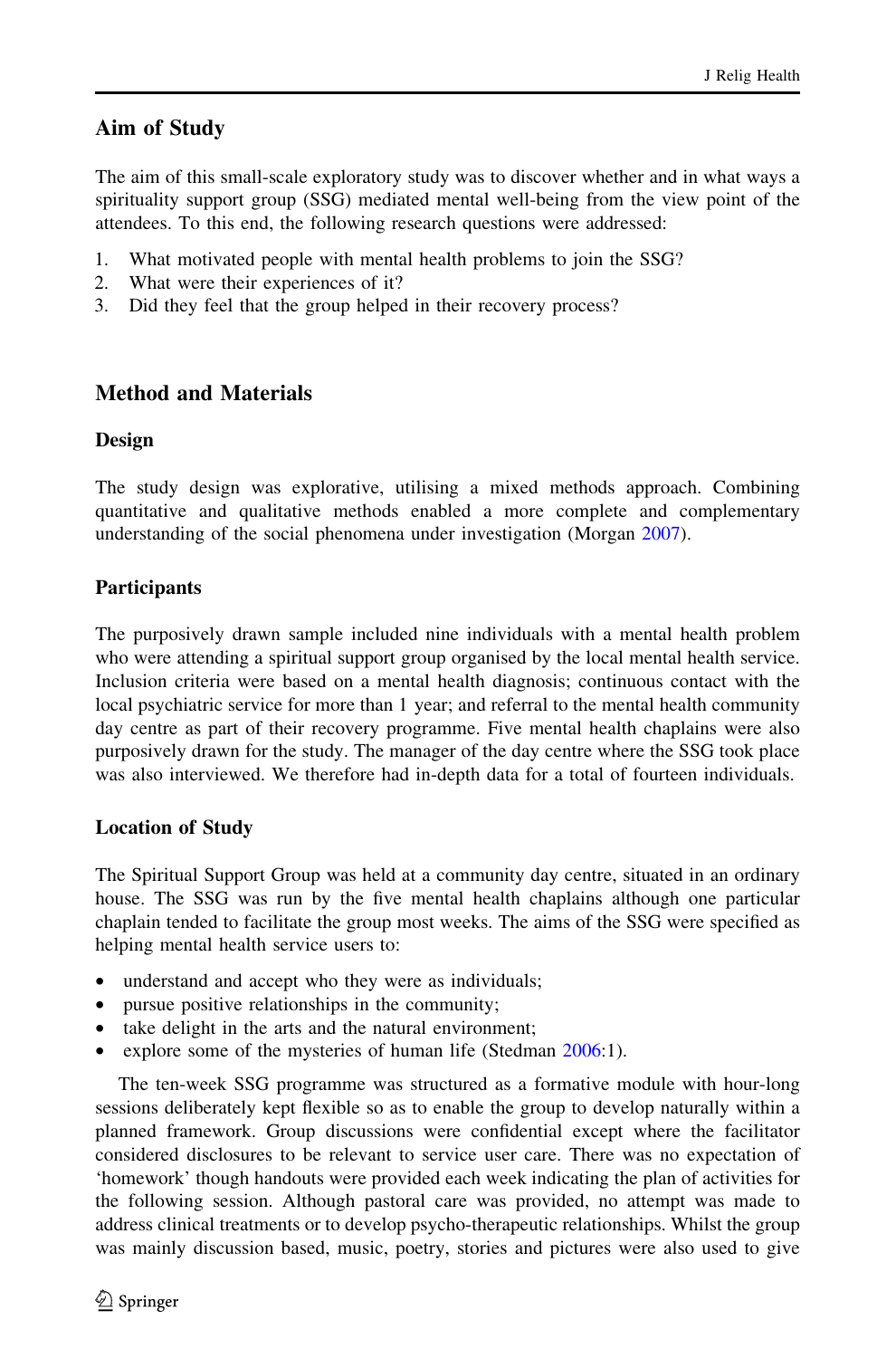<span id="page-5-0"></span>participants an opportunity to access different sides of their spirituality. One of the chaplains often played his guitar, either singing to the members or leading group singing. Sometimes the group met at local coffee bars and parks, providing an alternative environment from the day centre. Whilst the chaplains all had a background within various denominations of the Christian faith, there was no expectation that the group would be Christian in essence—rather discussions centred on what spirituality meant to individual members.

# Quantitative Measures

The *Krawiecka Rating Scale* (Krawiecka et al. [1977\)](#page-21-0) provided an objective rating of the mental state of the sample, and the *General Well*-*Being Scale* (Goldberg and Williams [1988\)](#page-21-0) was used to detect psychiatric conditions among the group. The *Social Network Guide* (Forrester-Jones and Broadhurst [2007](#page-20-0)) provided a profile of individuals' social lives including the structure of their networks [size (or number of people attached to them), and membership (who the contacts actually were)] and the support behaviours provided by network members. Group scores of psychiatric state, general well-being and social network size allowed us to present a broad profile of the group who shared particular characteristics and to help contextualise the qualitative vignettes. Reporting at this level also meant that we could broadly compare the group's experiences, particularly in relation to social networks, with those reported in other studies, thus adding to the overall discussion of how useful a spiritual support group might be to individuals with mental health problems.

# Qualitative Measure

A *semi*-*structured open*-*ended interview* was devised to allow life histories to be provided and to explore whether and in what ways the SSG subjectively helped them in their recovery process. An unstructured *open*-*ended interview* was also used to explore the extent to which the day centre manager's and chaplains' perceptions of the SSG matched those of the mental health sample. All of the interviews lasted around 90 min each, and all but two participants consented to their interviews being audio-recorded. The researcher also engaged in participant observation, attending the SSG each week for 1 year.

## Analysis

Since the aim of the study was to understand how participants made sense of their experiences of the SSG, Interpretative Phenomenological Analysis (IPA) was utilised (Brocki and Wearden [2006](#page-20-0); Flick [2006\)](#page-20-0). IPA is an inductive process that seeks to produce themes from the data rather than extracting data based on a preconceived theory (Smith et al. [2009\)](#page-22-0). All of the transcribed interviews were read through several times and independently coded by the first two authors. Codes were compared for reliability and the data re-organised jointly with categories and themes chosen for their idiographic nature, with the aim of capturing the full range of experiences and interpretations of all participants. Fieldwork notes were also analysed as a check on emergent themes. Transcribed interviews from the chaplains and manager were subjected to thematic analysis again by both researchers until saturation of themes common to all of the participants was reached. Quantitative data were analysed using SPSS.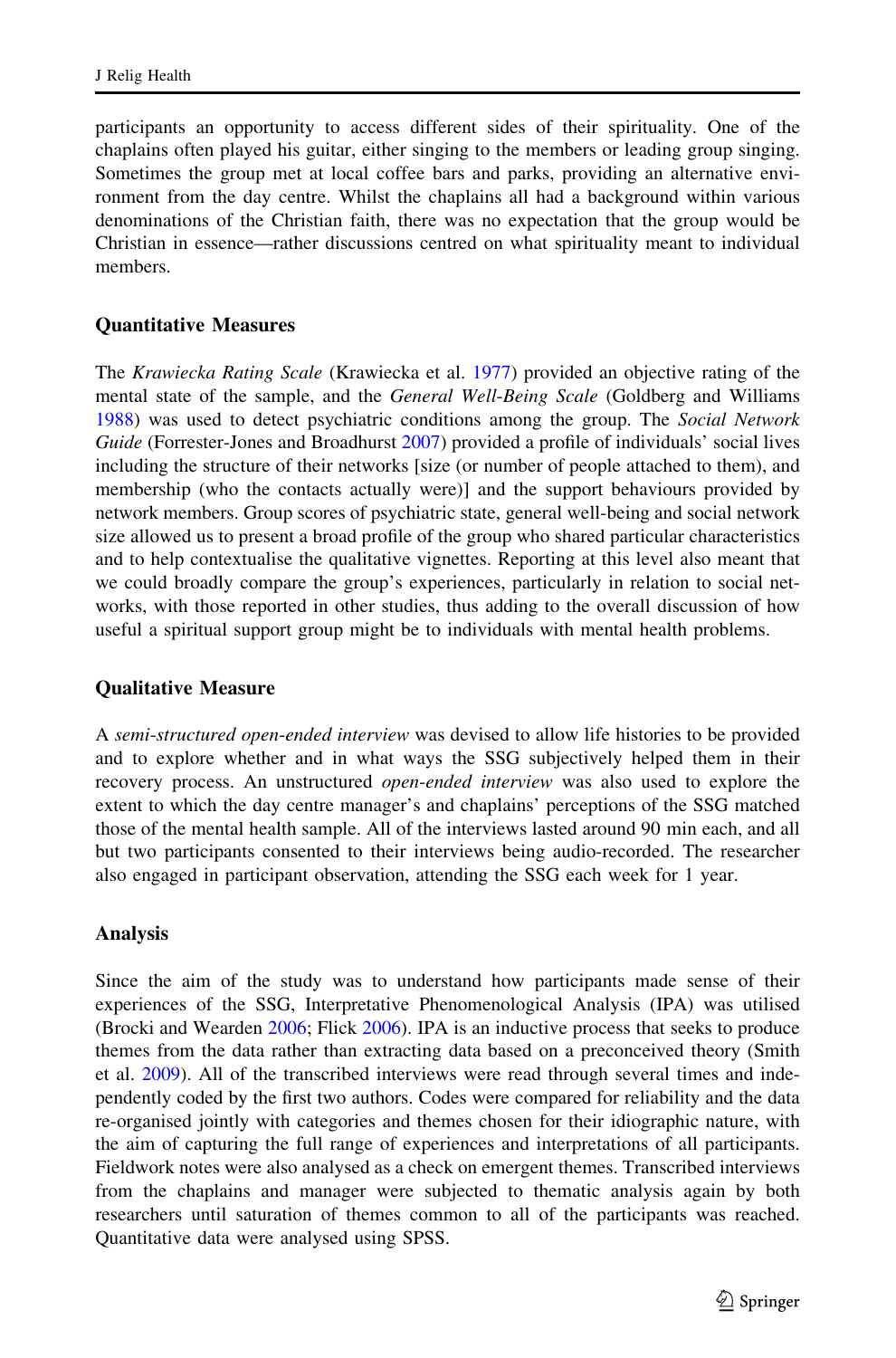# Ethical Issues and Study Limitations

The research proposal was ethically peer reviewed by a University ethics committee (ref:5/ 05) and gained a favourable ethical opinion from the UK National Health Service Research Ethics Committee (ref: 05/Q1803/54). Each potential participant was given an information sheet explaining the nature, reason for and voluntary aspect of the study; a consent form to sign; and a complaints form. In line with the NHS Support Unit advice to pay unwaged research participants for their time (Hanley et al. [2000](#page-21-0)), each individual was paid £10 (the amount determined by the project funding) post-interview so as not to compromise voluntariness. In order to maintain confidentiality, pseudonyms are used in this paper. The research was limited in scope/participant number due to the very limited research funding available (£500).

# Findings

# Participant Characteristics

The participants  $(n = 9; 4$  males) had all been in contact with psychiatric services for more than a year and had been referred to a mental health community day centre as part of their recovery programme. The average age was 37 years (see Table [1](#page-5-0)), and all were White, reflecting the study location (Southern England, UK). All were unemployed and had been attending the SSG, which was organised as part of the optional mental health day centre activities, for on average 6 months. Whilst people of Hindu, Muslim, Sikh or Jewish faith were not represented in the sample, a number of people held New Age or Atheist as well as Christian beliefs. The five chaplains (1 was female) were all white British and had an average age of 52 years. They had all been practicing as mental health chaplains for more than 5 years. The day centre manager had been in post for 6 years.

# General well-being of SSG Attendees

The average general well-being score was 2.96 (range 2.21–3.50) indicating a group who were experiencing moderate levels of psychiatric disorder. Table 2 shows a breakdown of the proportion of the sample scoring 4 (maximum well-being) for each domain. Only 4 out of the 9 participants reported not constantly feeling under strain, and only 3 felt their

| <b>Table 1</b> Characteristics of<br>participants                                                            | Pseudonym | Gender | Age | Ethnic origin | Diagnosis          |  |
|--------------------------------------------------------------------------------------------------------------|-----------|--------|-----|---------------|--------------------|--|
|                                                                                                              | Peter     | М      | 28  | White         | S-AD               |  |
|                                                                                                              | Susan     | F      | 23  | White         | Depression/BPD     |  |
|                                                                                                              | Helen     | F      | 47  | White         | Depression/anxiety |  |
|                                                                                                              | Laura     | F      | 57  | White         | Depression         |  |
|                                                                                                              | Kathy     | F      | 27  | White         | BPD/depression/ED  |  |
|                                                                                                              | Simon     | M      | 59  | White         | Depression         |  |
|                                                                                                              | Jane      | F      | 26  | White         | Depression         |  |
| S-AD Schizo-affective disorder:<br><i>BPD</i> borderline personality<br>disorder; <i>ED</i> eating disorders | David     | M      | 61  | White         | Depression/anxiety |  |
|                                                                                                              | John      | M      | 41  | White         | Depression         |  |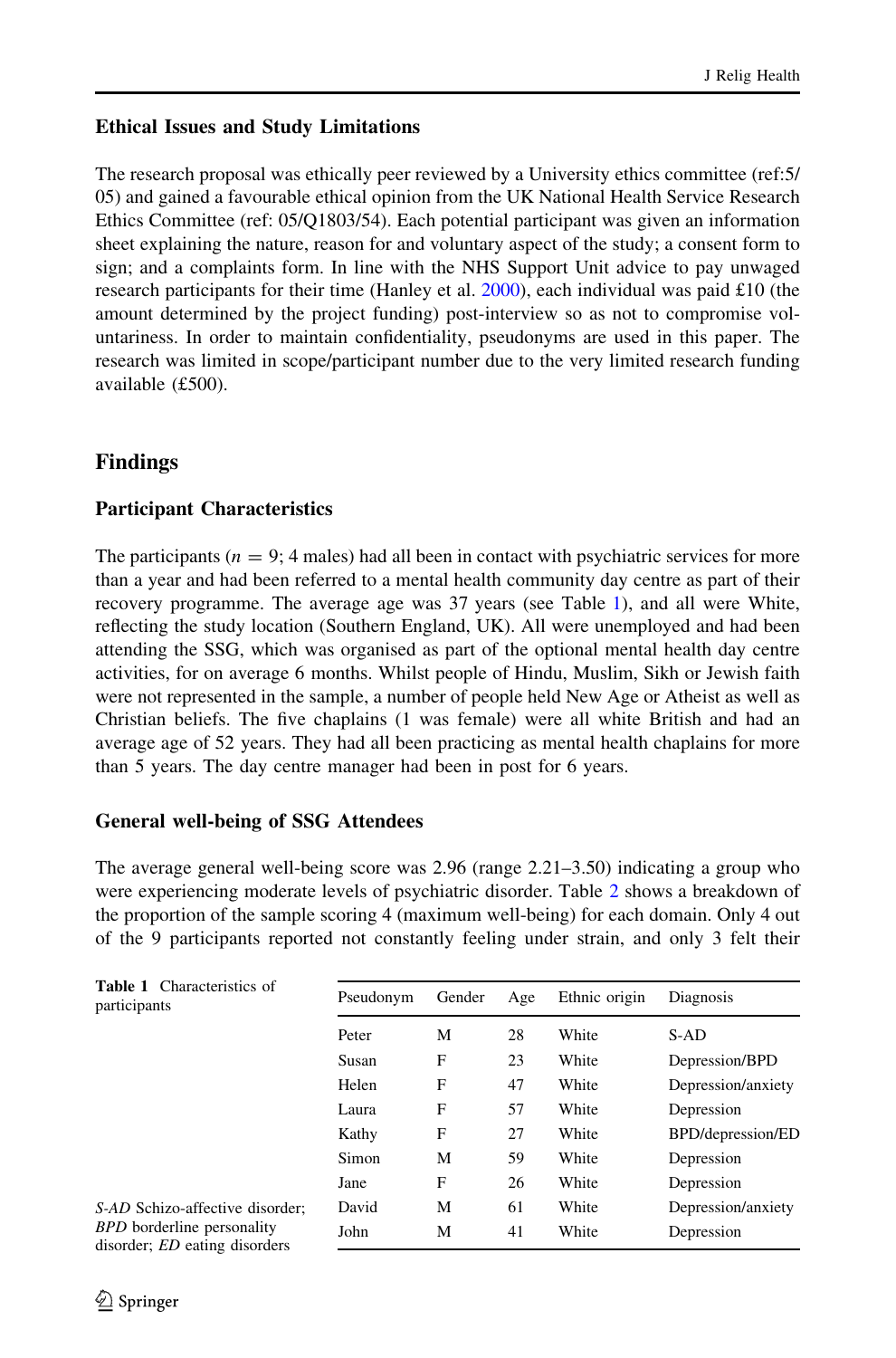#### Table 2 General well-being

| General well-being domains                         | Number of people scoring 4 (max well-being on a scale of<br>$1-4)$<br>$N=9$ |
|----------------------------------------------------|-----------------------------------------------------------------------------|
| Good concentration                                 | 3                                                                           |
| Not losing sleep due to worry                      | 3                                                                           |
| Feel I am playing a useful part in things          | 5                                                                           |
| Capable of making decisions                        |                                                                             |
| Not constantly under strain                        | 4                                                                           |
| Feel I can overcome difficulties                   | 2                                                                           |
| Been able to enjoy normal day-to-day<br>activities | 3                                                                           |
| Been able to face up to problems                   | 3                                                                           |
| Been feeling happy and not depressed               |                                                                             |
| Have confidence in self                            | 5                                                                           |
| Do not feel a worthless person                     | 2                                                                           |
| Feeling happy all things considered                | 3                                                                           |

concentration was good, they were not losing sleep over worry, were able to face up to their problems, could enjoy normal day-to-day activities and generally felt happy. Only 1 person said they thought they were capable of making decisions or that they had been feeling happy and not depressed; unsurprising results, given the diagnosis of the individuals.

However, over half of all participants reported confidence in themselves and, half also said that they were playing a useful part in things including the SSG, Susan stating *'each member is as important as everyone else*…*and everyone gets a say'*.

# Mental State of SSG Attendees

Krawieka Rating Scale (KRS) (Krawiecka et al. [1977](#page-21-0)) scores (*n* = 8) indicated that the group were generally more anxious than depressed (see Fig. 1), differing slightly from their primary diagnosis shown in Table [1](#page-5-0) above. Two people, Peter and Kathy scored 4 (the highest score) for coherently expressed delusions and hallucinations. Interviews with these particular individuals helped validate their scores with Peter stating '*I get frightened of scenarios such as my connection with the mafia*…*I can see lights that shine and are connected with what I am thinking*…*electrical impulses of light going off*', and Kathy feeling that she '*had special powers and abilities to be protecting other people from rapists*'. There were no signs of psychomotor retardation, or side effects of medication for the sample.

# Social Networks

We had data pertaining to social networks for 8 participants (see Fig. 2). The mean network size was 39 contacts (range 10–109) decreasing to 33 (range 12–103) when staff were excluded and dropping to 28 when the score of 109 for one person was accounted for.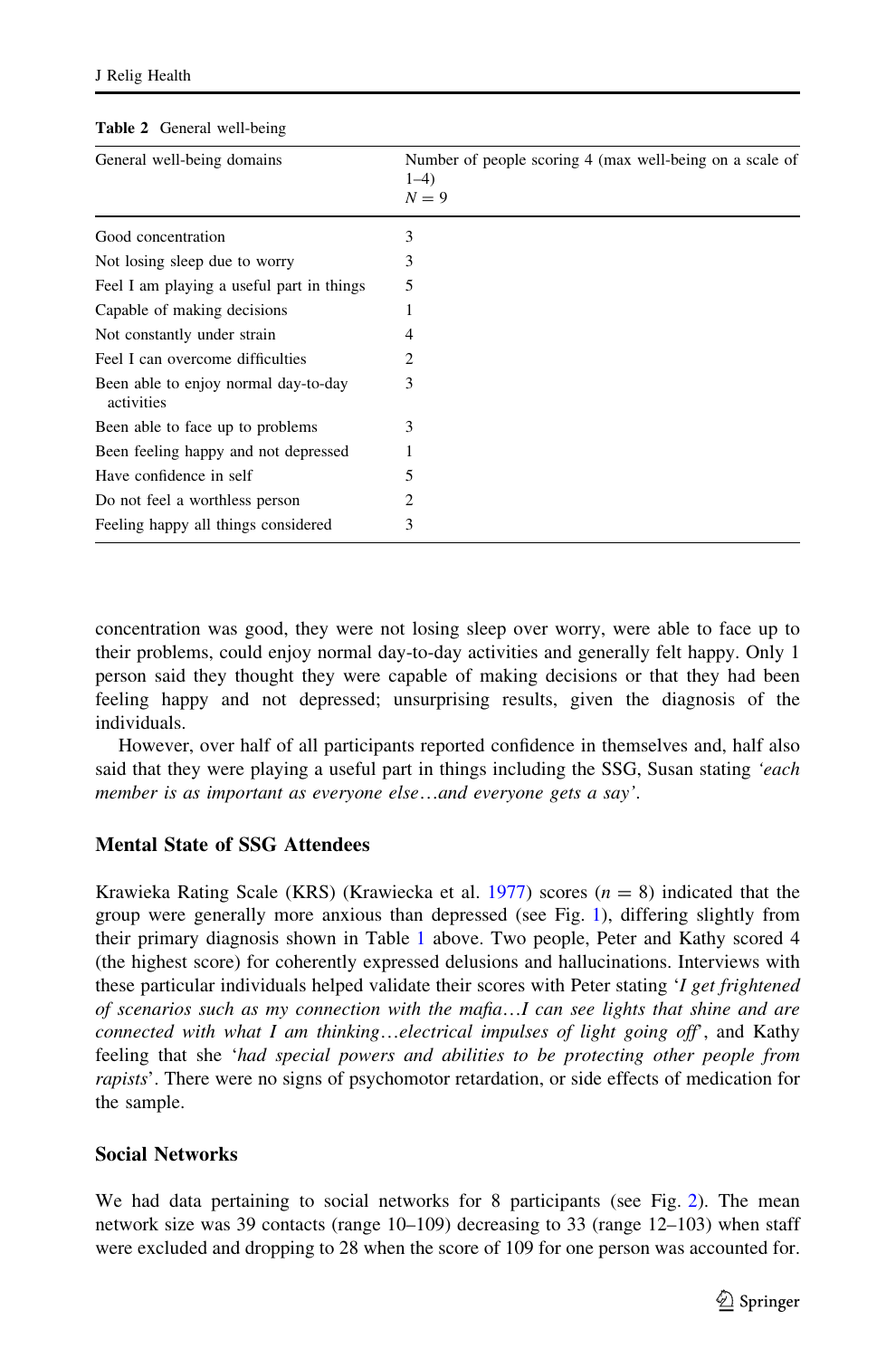<span id="page-8-0"></span>

Fig. 1 Krawiecka scores by individual factors (*mean scores high* = *poor behaviour)*





Figure 3 shows that about a quarter  $(n = 80)$  of the total network members for the group were friends not associated with mental health services, whilst just under a quarter (*n* = 73) were family other than partners/spouse. However, about one-third of network members were made up of either other clients with mental health problems or staff.

## Social Support

Table 3 shows support behaviours provided by network members as well as interactions. In this study, personal support (or help with personal hygiene) was not recorded since none of the participants reported that they received this type of support. Friends appeared to be the main givers of all types of support (with each type of support provided by either one-third or just under half of all network members in each case) apart from material aid (over half this kind of support came from family members) and being critical (no one said that their friends were ever nasty to them). Family members were the next providers of support and were as critical of participants as staff (5 of those providing this behaviour in each case).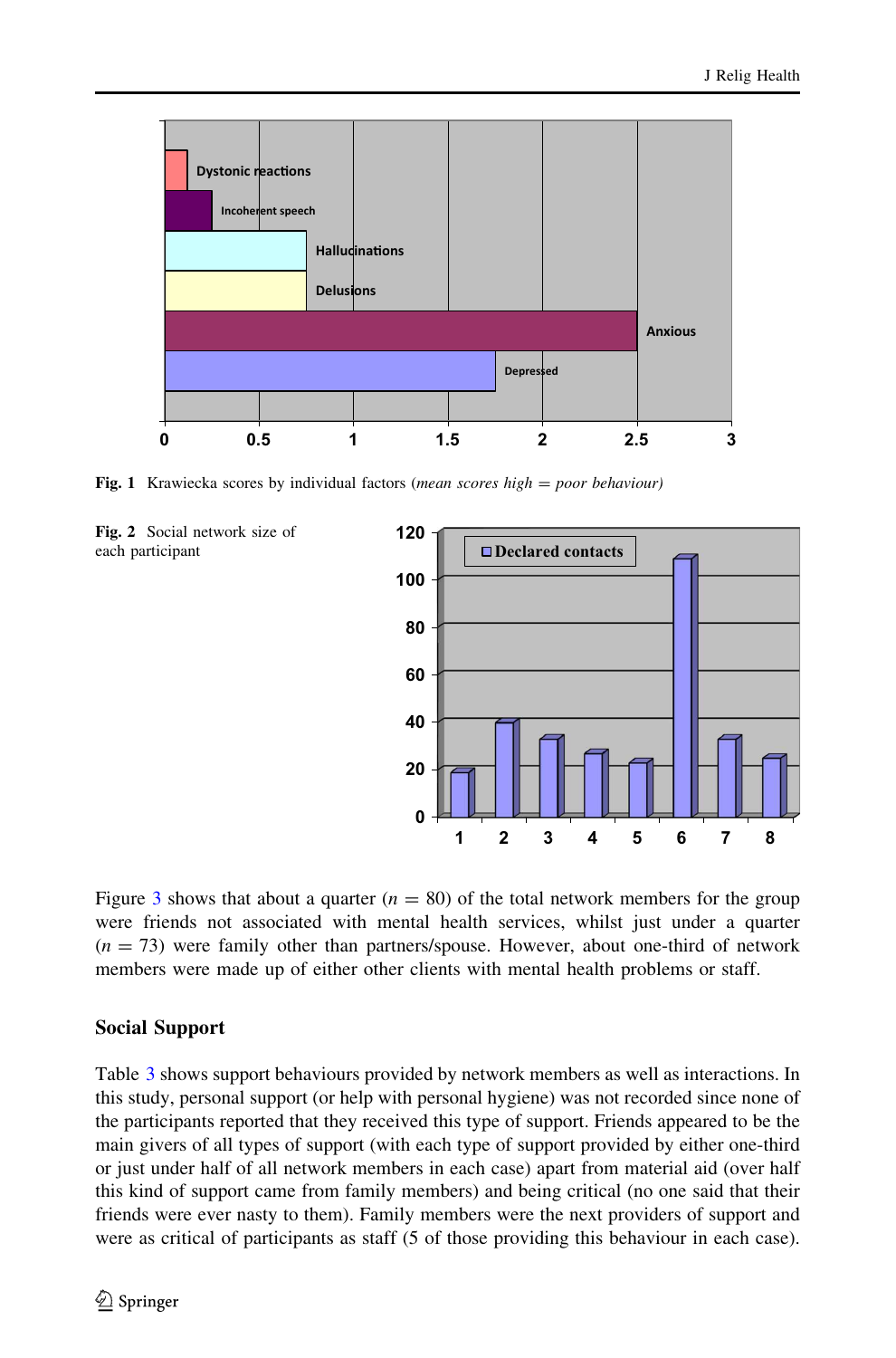

Fig. 3 Distribution of social network membership ( $n = 309$  for total group)

| Network members                                         | Staff<br>$N = 47$ | Vol/<br>Retail<br>$N=16$ | Clients<br>$N = 46$ | Friends<br>$N = 120$ | Family<br>$N = 75$ | Total <sup>a</sup><br>$N = 304$ |
|---------------------------------------------------------|-------------------|--------------------------|---------------------|----------------------|--------------------|---------------------------------|
| Support type                                            |                   |                          |                     |                      |                    |                                 |
| Household (e.g. cooking, cleaning,<br>shopping)         | 7                 | $\mathbf{0}$             | 8                   | 11                   | 5                  | 31                              |
| Material (e.g. money, cigarettes,<br><i>transport</i> ) | 2                 | $\mathbf{0}$             | 1                   | 13                   | 21                 | 37                              |
| Decisions/feedback                                      | 31                | 14                       | 10                  | 59                   | 26                 | 140                             |
| Confiding (secrets/worries)                             | 29                | $\overline{4}$           | 24                  | 80                   | 39                 | 176                             |
| Companionship                                           | 26                | 16                       | 23                  | 112                  | 57                 | 234                             |
| Invisible (keep an eye on)                              | 21                | $\overline{4}$           | 19                  | 74                   | 35                 | 153                             |
| Critical (nasty, upsetting)                             | 5                 | $\overline{4}$           | $\overline{0}$      | $\mathbf{0}$         | 5                  | 14                              |
| Interactional behaviours                                |                   |                          |                     |                      |                    |                                 |
| Reciprocal                                              | 24                | 10                       | 32                  | 110                  | 70                 | 246                             |
| Weekly contact                                          | 29                | 14                       | 31                  | 69                   | 22                 | 165                             |
| Duration ( $\geq$ 5 years)                              | $\overline{4}$    | 8                        | 8                   | 39                   | 57                 | 116                             |
| Closeness                                               | 5                 | 10                       | 7                   | 57                   | 43                 | 122                             |

Table 3 Support behaviours provided by the various network members

<sup>a</sup>NB network members may have provided more than one type of support

There was also some evidence of individuals having experienced critical or 'nasty' behaviour from volunteers and retail contacts (local shopkeepers) (4 of those providing this behaviour).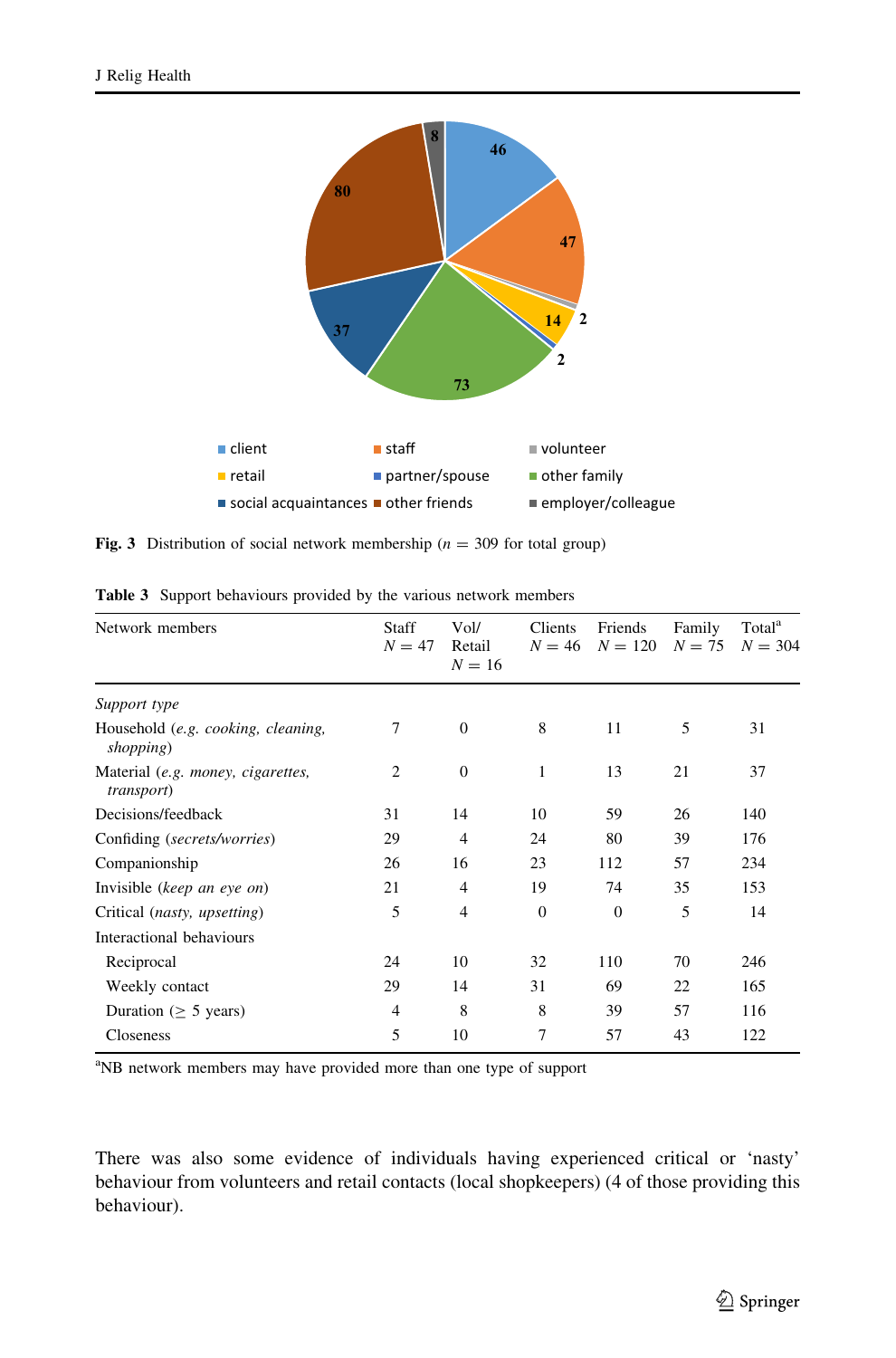#### Interactional Behaviours

Table [3](#page-8-0) indicates that friendships were mostly reciprocal  $(n = 110)$  of a possible 304 network members in total) as were contacts between family members  $(n = 70)$ , whilst relationships with staff and other clients as well as volunteers and retail contacts were reported as less reciprocal (24, 32, 10, respectively). Participants were also more likely to see their friends than any other members (69 of 165 contacts seen weekly were friends) and participants also felt closest to their friends with just under half  $(n = 57)$  of all friendships regarded as 'close' compared to just 7 other clients. Participants had known only 4 members of staff for more than 5 years reflecting high staff turnovers rather than anything else.

# Four Vignettes of People with Mental Health Problems Attending the SSG

Through the presentation of vignettes (constructed using interviews and participant observations made over a period of 1 year), an attempt was made to provide a more holistic picture of individuals' social lives and life histories, including their experiences leading up to joining the SSG. In complementing the quantitative accounts above, it is also hoped that these vignettes will throw some light on how individuals came to attribute meaning to the SSG in relation to their mental health. Whilst a substantial amount of material was generated for some participants, others were more private or grew tired during the course of conversations (sometimes this was due to medication). The following four vignettes were chosen to represent a range of mental health experiences as well as age, gender and social network size.

## Susan

Susan was 23 years old. She lived in a house with friends during the week and stayed with one of her parents at the weekends. She had been attending the community mental health service and the SSG for the last 6 months (for three and a half days a week) and had also recently started psychodynamic psychotherapy.

Susan first saw a psychiatrist and went on medication when she was 14 years old and had been 'on and off ill' since then. She reported having anxiety symptoms (worrying, feeling keyed up and anxious, and having difficulty relaxing) and depressive symptoms (dwelling on the negative, lacking in energy) and engaging in self-harming behaviours. She had been diagnosed with Borderline Personality Disorder which she thought 'doesn't mean a whole lot really […] It's just a label which describes a whole load of behaviours'. But: 'What it means to me is that some of the experiences I've had, I've not done very well in processing them. So I've ended up in a bit of a mess'. She reported that one possible trigger for her illness might have been an episode of sexual abuse which she had experienced as a child.

Since Susan was independent in her daily life, she thought that she might soon be discharged from the community mental health team which would mean no longer having a community psychiatric nurse or being able to attend the mental health day centre. She was worried about this as she felt that she needed that support:

''If they do discharge me, it won't be because I'm better. It will just be because they don't have a system in place for people like me. I drive and I don't need someone to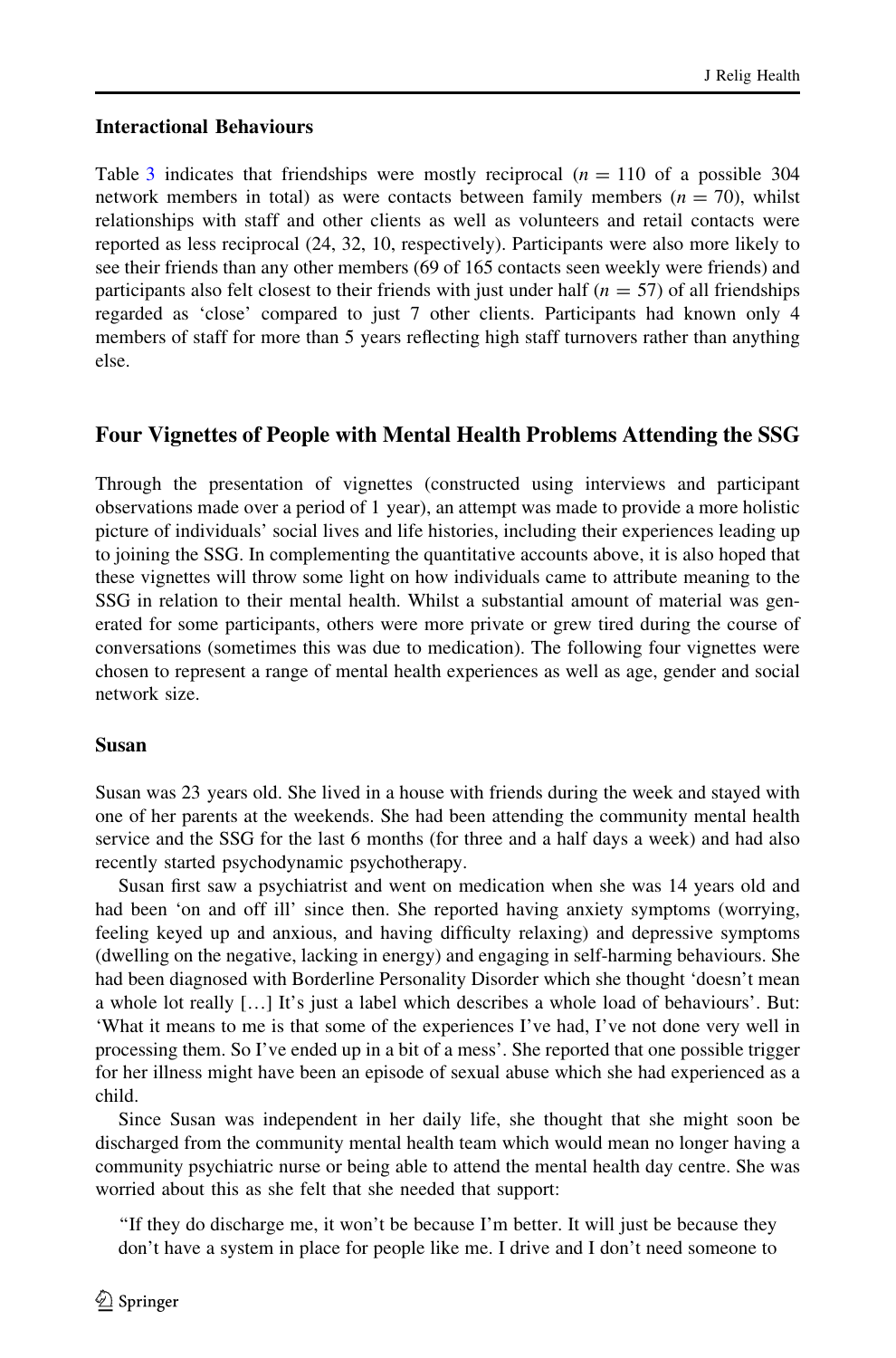take me shopping. I need other things, like at the moment I haven't had umm any type of drink, since Sunday evening [three days ago], just because I've got it into my head that I'm not allowed to drink umm… so I need someone on my case, saying you need to do this, you need to do that. I can go to Sainsbury's [local shop] on my own, but I mess other things up instead.''

After school she worked as a nurse for a while, and also completed a degree at university. She was now planning to start a counselling course with a view to being a counsellor. She had decided to do the course part-time so that she could continue to attend the day centre and the SSG 'because that's what keeps me going' either as a service user or, if she was discharged, maybe as a volunteer.

Susan's reported social network consisted of 19 (12 of whom she had known for more than 5 years). They included 6 staff (including 2 community mental health nurses, her key worker, her psychiatrist and two of the SSG Chaplains), 3 family, 7 friends, 2 social acquaintances and 1 client. She was in contact with 14 of these people every week and felt that 10 of her relationships were reciprocal. She was able to confide in 14 of them who also helped her make decisions. She found three of her relationships to be critical or her but said that she counted 8 of her contacts as best friends.

Concerning the SSG, Susan said:

''It's a good opportunity to hear how other people see their spiritual selves and what impact that has on their lives. With [my] other groups, we do creative things whereas in this group, you have more of a chance to discuss things and I like [Chaplain]. He's a good bloke.… I like it, I think it's good, it's quite safe…environment. Different from….I think sometimes, professionals have a very 'us and them' attitude, and view people with mental health problems to be needy and difficult, and just very time consuming and a bit of a pain really. I have concentration problems, but [I] can think quite clearly when [I'm] with other people although the group can sometimes stress me out as being positive makes you think too much. Sometimes I feel like staying away from other people''.

## Kathy

Kathy was 27 years old and living on her own though she saw her parents about once a month. She said she had 'quite a troubled childhood' and at 18 years old, she joined the 'Jesus Army' in London as well as a Baptist Church. She also worked for 'Youth for Christ' for 2 years as a volunteer after which she spent 1 year in an administrative role for the organisation. She thought that her involvement in the church possibly contributed to her becoming ill, because:

''I really got really entangled up in so much more guilt…. I'm quite a guilty person anyway, I feel guilt about lots of things. And it [involvement in the church] really intensified that. And ummm….I felt so guilty in the end – I even stopped eating for a while because…I just felt 'I don't deserve to eat, I don't deserve this, I don't deserve to do that''.

Whilst participating in church, she began to get sick and hear voices. 'I think that was quite difficult because I don't think they [the church] really knew what to do with me. I mean, they tried to cast out demons and stuff'. Eventually, Kathy became very sick and lost a lot of weight to the extent that her parents persuaded her to move in with them. A few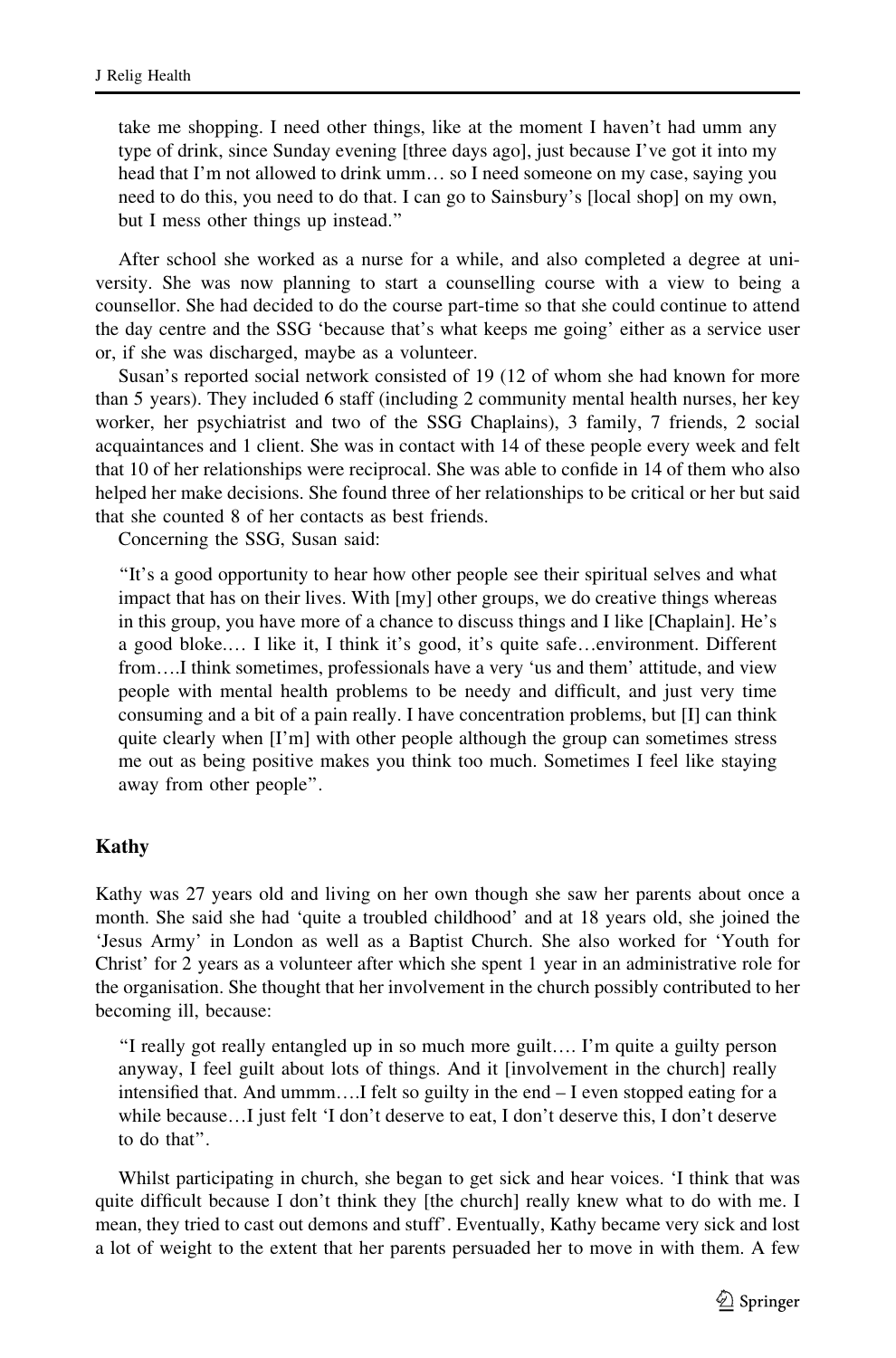weeks later she took an overdose and was admitted to hospital and for a while she was in and out of a mental health hospital. She had been diagnosed with Borderline Personality Disorder, Major Depression and Eating Disorders, but had not received a diagnosis for her acoustic hallucinations. She said that her 'stint in hospital was useful in a way, because at that time I needed to go to a place of safety, needed to be safe although I was very quite and enclosed in [hospital ward], my anger was inside me'. After being discharged, she lived with her parents but 'it [her illness] got too much for them', and she moved out about 5 years ago. She says she is 'much happier' living on her own. Her last stay in hospital was 3 months ago. She was currently taking an anti-depressant; in the past, she had also been on anti-psychotics and mood stabilizers. She mentioned that her current medication interrupted her concentration and made answering the interview questions 'very difficult'.

Kathy had been attended the SSG once a week for 1 year and a half. She had selfreferred herself to the SSG almost as soon as she had been admitted to the hospital on a previous occasion. Now, she was a full-time client at the day centre (attending three times a week) and continued to attend the SSG. Kathy had also been attending yoga, art, swimming and cooking groups.

Her decision to join the SSG was due to her experiences with the church in London, which 'left [her] with loads of questions, [...] a bit confused'. She regarded the group as an opportunity to 'lay things to rest and sort things out' concerning religious questions. For example, 'feelings of guilt over being ill, over not being able to control it [the mental illness]' saying:

''It's good to be able to talk about spiritual things, cause a lot of people think you're either trying to convert them when you start talking about spirituality, or that you're crazy, really (Laughter). So it's good to be able to have a group of people… and everyone believes in different things, no one is like they're all Christians, or they're all Buddhists, you know, there's lots of different, you know, spirituality things… so it's kind of, it's more open''.

She also hoped that the group sessions would help her to deal with certain past experiences and make her feel less bitter about them. She liked talking about spirituality, in a gentle way, with a group of people in which her shared experiences would be kept private. Attending the SSG, as well as other groups, was important to her because she needed to socialise, communicate, and have something to do. She also felt respected and valued in the group. Furthermore, the SSG served an interim purpose in terms of going to church, because although she felt she needed to return to it, the SSG gave her a sense of calm and helped her 'to think about emotions, whereas I was having quite [a] struggle to differentiate between caring and not caring. It's very easy not to care in mental health'. She did at times find herself 'drifting off' especially if someone else in the group 'didn't stop talking' and her memory was a 'big problem'.

What Kathy really liked about the group was that 'You didn't feel that religion was actually thrown at you…it helped if you got somebody you can discuss it with afterwards. It was thought-provoking'. Finally, she thought that it should have been advertised more and that better information about it should be provided so that more people would know whether or not to join.

Kathy's social network comprised 27 members with 9 members including her parents, whom she visited about once every month. She said that her relationship with her mother was very good, but she was less close with her father. She was also in contact with a brother, a sister and five nephews and nieces. In total, Kathy was in contact with 14 of her network members each week and felt that the same 14 relationships were reciprocal. Kathy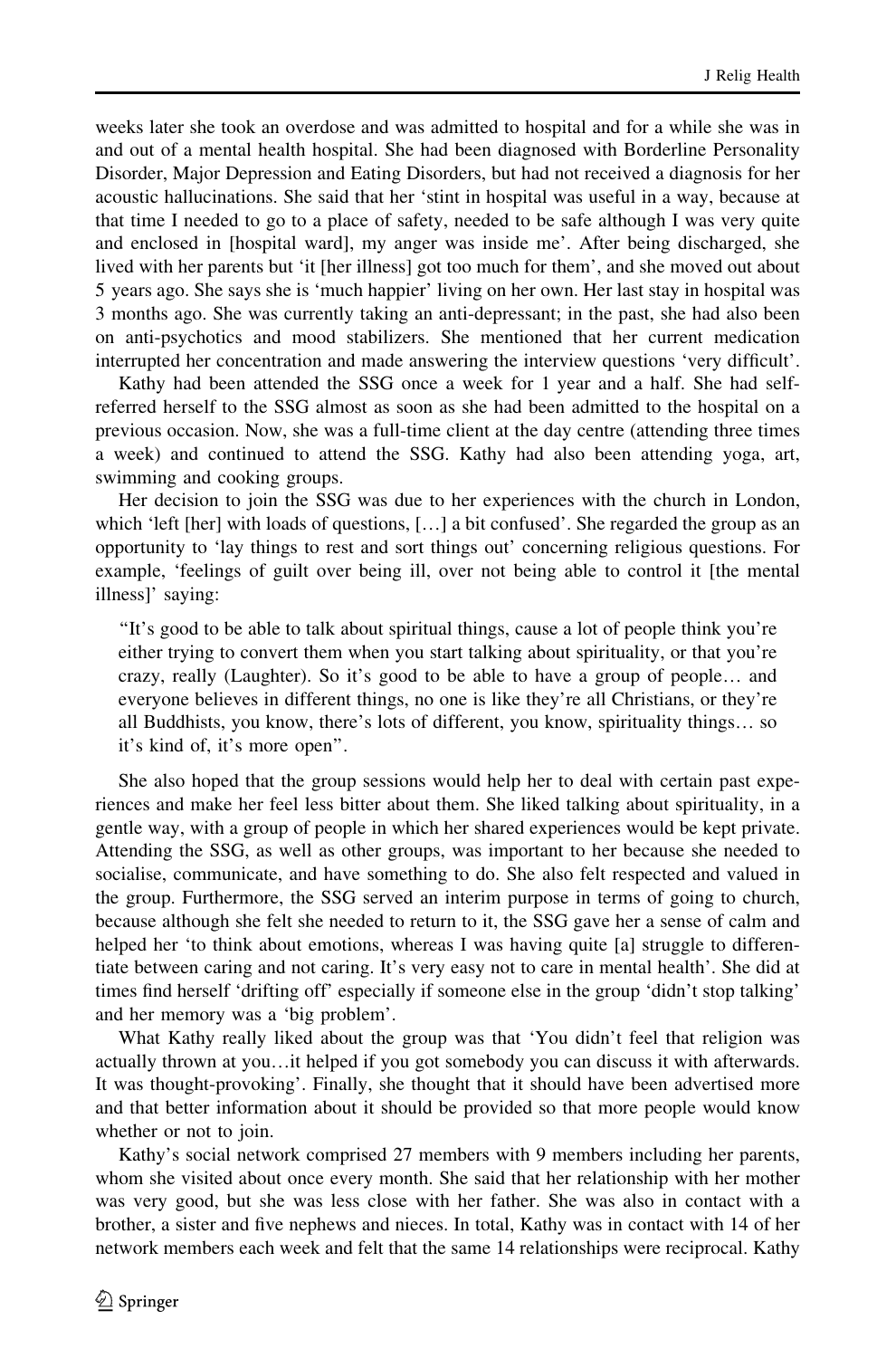was also friendly with 7 other clients from the day centre and named 8 members of staff including 2 Chaplains. She had 3 other friends not associated with mental health services in addition. Kathy reported that 16 members in her network provided her with companionship, 11 helped her make decisions and 4 helped with household tasks though 4 were critical of her. She described 11 of her contacts as best friends 10 of whom she could confide in.

# David

David was 61 years old. He was first admitted to hospital when he was 17 years old, but said that 'looking back I can see even in my junior school days that it was [mental illness] on the way. I tended to do things differently to other lads. I tended to isolate myself'.

After his first hospital stay, David did not return to school, but started doing various jobs instead. He describes how his mental health problems interfered with his work life:

''I got one or two jobs from [my] early twenties through to I when I was about 26, 27…but I just went off my head''.

I: right so what kind of jobs did you do?

''Mostly clerical work erm… I worked for the gas board as it was then. And I worked for the city council for about 2 years. And then I left that because things started getting on top of me; I started worrying about it and checking everything two or three times, double-checking etc. That's all gone now by the way, I don't do that at all. I would say, in those days the anxiety was worse than the depression. I was quite optimistic… And I would say over the years it has gone from one to the other, one has gone and the other has taken over…. And my psychiatrist didn't want me to [work], [he] said, ''get better and get a job.''… I managed to stay out of hospital until I went into Uni [University]. But relationships tended to break down. I daresay it was my fault, because I used to get depressed and needed a lot of space. I didn't get married. I've been engaged once, when I was 21, for about 6 months''.

David subsequently looked after his mother for several years although he said that*: ''I didn't have a good relationship with my parents, I tended to make decisions for myself all the time. And my [younger] brother didn't have a great relationship and doesn't have a great relationship with me now. We didn't do a lot together''.*

David's social network comprised of 15 other clients, 6 members of staff including 1 Chaplain, 6 family members, 3 social acquaintances, 1 friend and 1 service contact. In relation to social support, David reported that he was able to confide in 18 people in his soical network. 17 contacts provided him with companionship and he had reciprocal relationships with 16 individuals. However, only 3 of his contacts helped him make decisions and he saw just 6 people in his social network every week.

David attended the community mental health day centre several days every week and had been attending the SSG for about 6 weeks. He joined the group because:

''it was suggested to me, there was a vacancy and would I like to come? I said Yes I would and…erm…. because I think I would get a lot out of it and put a lot into it too. It was also a course just starting, a course just starting, so it was convenient''.

Of the group he said: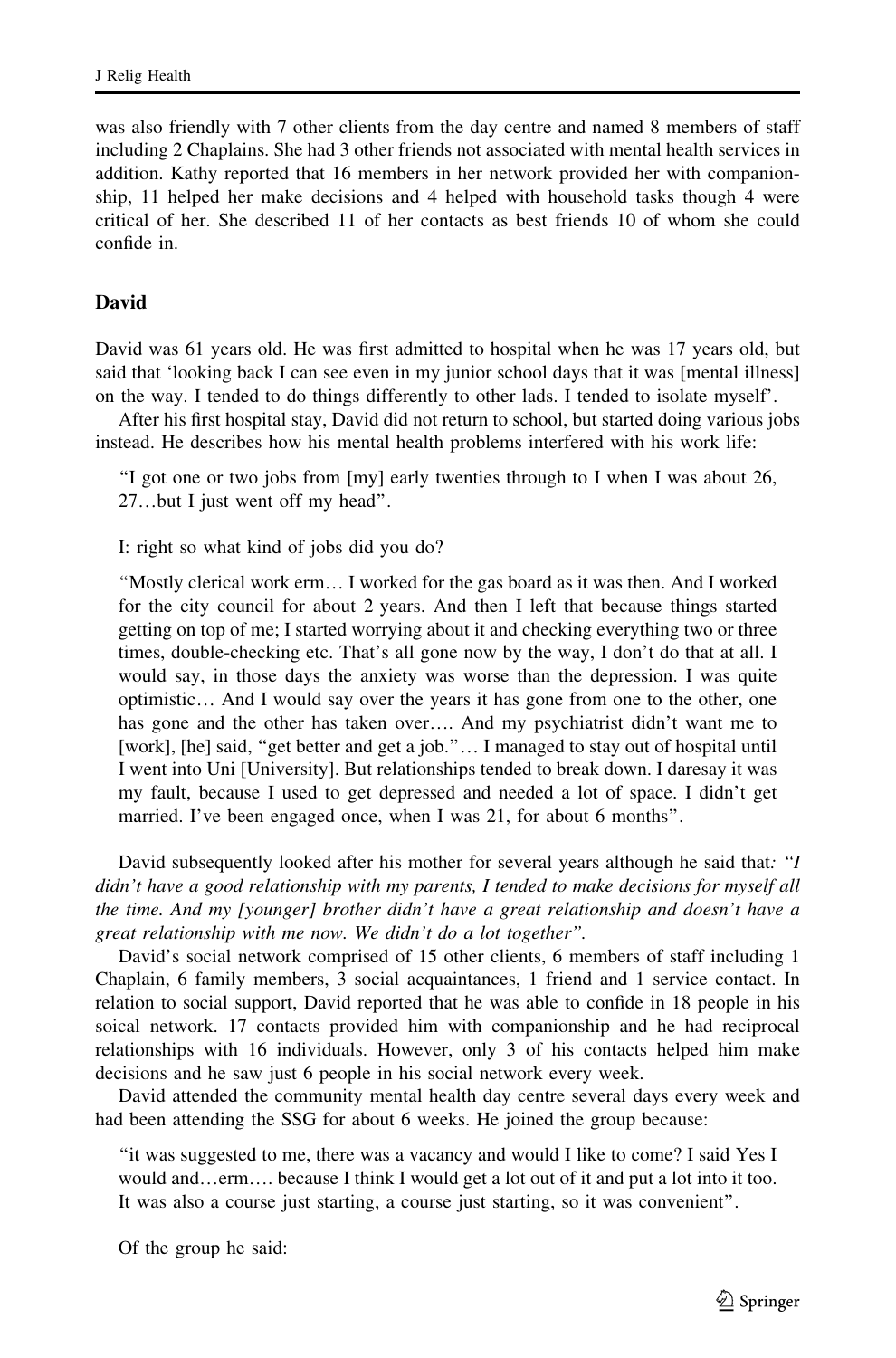''I think it has broadened my [pause] how other people see things, with spirituality and that sort of thing, how you see the world. I don't mean in a personal sort of way but in a general sort of way. You learn that other people see it very differently and erm.. I like to learn what other people think and believe and I like to learn about other people's lives. I can listen to people chatting about themselves for example. (Laughter) You know, about their lives and if they've got problems. I am good at listening … I tend to remember what people say as well. I think er that's important. It's no good listening if you don't remember somebody''.

The SSG had also provided David with a structure to his week:

''Whereas before, when you don't have any structure to your week, Monday, Tuesday… you don't know what day of the week [it is], they're all the same. It doesn't really matter whether it's Sunday or Wednesday. Whereas when you have something on a particular day it gives a sort of structure to the week. It gives a sort of pattern. You can think well it's a Friday I will be doing such and such…and it's interesting to meet different people and I, I, I would say [that] I have been looking for something and never found it in my life. I say that I think there is something out there but I don't know what it is. I have been in various churches and … What I never got on very well with was what I would call, organized religion. I did try the Quakers but the only problem I had with them was their passivity and I have a problem with that…the only church I really liked but was rather small was the humanitarian one but there aren't many. The services are very, you know, there's no written services. We have a Minster, Pastor whatever you want to call it in the church.

I don't anticipate things a lot. I tend to wait and see what comes out of things, rather than anticipating things. I wouldn't say I was a happy person…I can feel good about things. I don't get really excited, but I can feel good about things. Yes, it does. It gives me a broader idea of how other people think… because you need to deal with it. \_\_\_ especially in the last 3 years, and you tend to become very self-preserved and you can't avoid it, it's simply unavoidable. It comes over you, it takes you over and the longer it goes the more it hurts. I've been alone now for (Pause) too many years. I was alone before I looked after my mother, and then I looked after her for years….but I was available to do it, so I did it, and she was very demanding''.

## John

John was 41 years old and had been attending the day centre three times a week. John said that he has suffered from depression for a long time:

''I used to be quite active – I used to go to work and then I had an accident at work that damaged my spine and I had to give up work. And so now I am disabled and since my depression I don't do anything I actually enjoy apart from coming here [the day cenatre] I've been depressed for most of my life really because […] I was abused as a child…but the thing that really set it off was my wife leaving me for a new partner 7 years ago, and, particularly, her "rejecting" their child who was then 13 years old''.

He was now living with a new partner and her child from another relationship. In total, the size of his social network was 25 comprising of 7 clients, 7 staff (including 2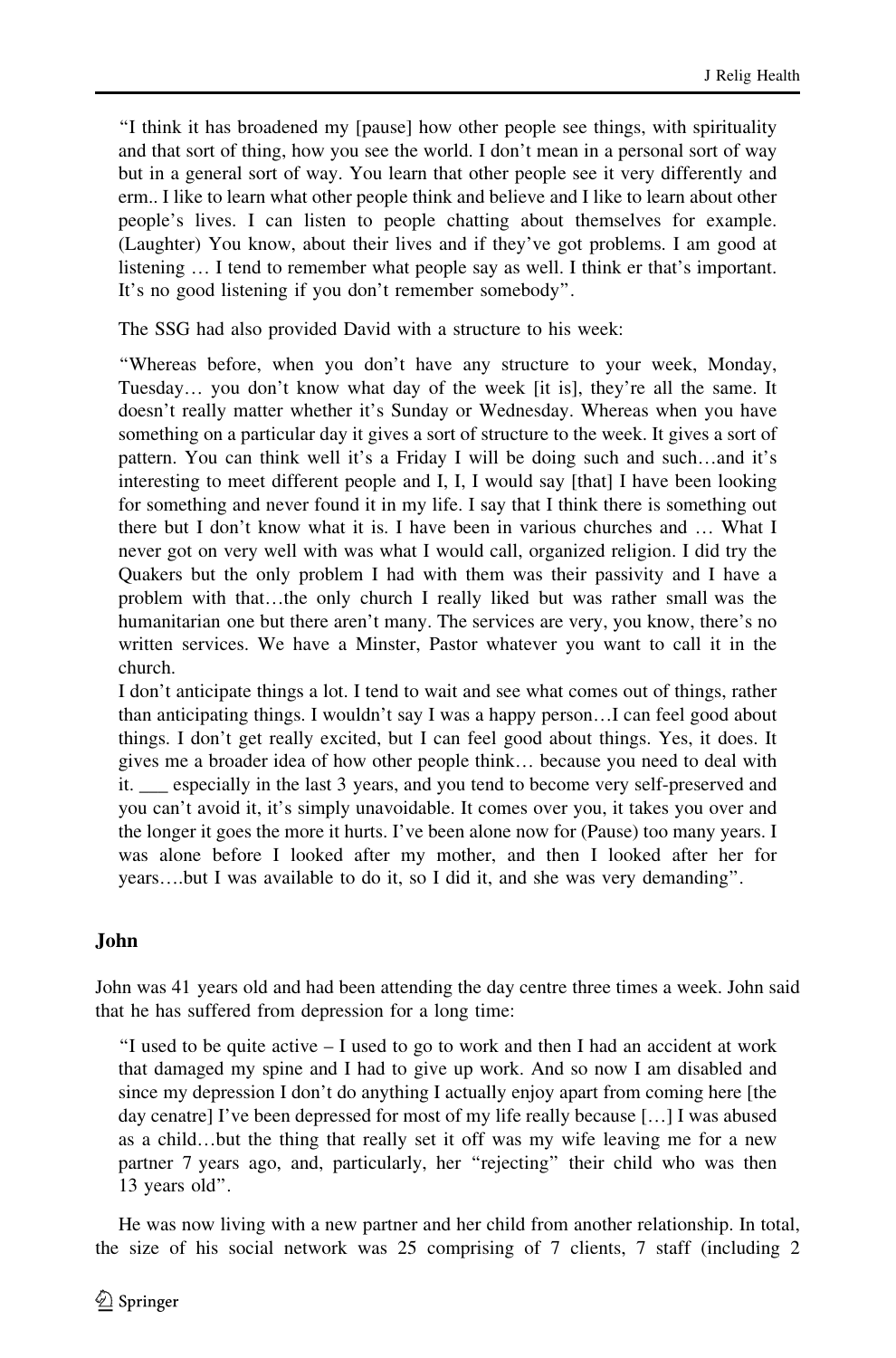Chaplains), 8 family members, 1 social acquaintance and one friend in addition to his partner. John could only confide in 1 network member (his partner) who was also his best friend and said that 2 people provided him with companionship. 3 people helped him make decisions and 25 relationships were reciprocal. He saw 24 of his social network weekly. Talking about his brother, he said: ''So I have got a brother who… When I talk to my brother I feel I can't speak to him on any level about my depression what so ever. When I tried to on a couple of occasions... On both those occasions he said, 'what is it, you just feel sorry for yourself'''.

As regards the SSG, John said that he had not been to church 'for quite some years now' but that:

''talking…and especially about the spirit, it brings awareness of those feelings and thoughts that happen and it was the thought that I would be with people that would be talking….something I had not done for so, so long. You … think about things you wouldn't normally think about. Or maybe you would have done once but not since being depressed. You start realizing certain qualities about you''.

In terms of attending the group, he said:

''To be honest with you if I had been offered [the SSG] at an earlier period I don't think I would have attended. My depression was so bad. I couldn't do it. I physically couldn't do it. I didn't go out the house… before coming here I was sitting around at home, things going through my head all the time because I get anxious. I was so desperate for somewhere to go, for something to do, to see people. Because I knew how important it was to me personally to get out… but sometimes it's quite difficult to get out the house to come. It can be quite an event for me. There are different people within the group as well which is quite nice. Its good because on the days when you feel a little better there is also someone who doesn't feel so good. And you start thinking how lucky you are and you help those people because you understand how they are feeling. You tend to talk to them more and they talk to you more because they get the feeling you understand and they do too''.

John also thought that other groups (like pottery) were also valuable:

''you actually make something, you don't feel useless, it's an achievement. I think it starts to build your spirit to repair the damage that you are not aware has been done…. It hasn't been there for a long time, that feeling, those thoughts''

It was important for John that there were not too many expectations; 'I'm quite aware that I don't say that much'.

However, John reported that he had found the group to be helpful:

''I found it quite erm… early on, actually probably from the first day I came here. People were friendly. You don't feel like you are being judged in any kind of way at all. Erm and its quite obvious that they have a positive attitude and they help you along and change your way of thinking. I think that is really important and that's what it does for me. As I said to you earlier, I don't really smile and when I come here I smile, I don't understand that but I don't feel pressurized that anything is expected. Since my depression, now I don't do anything I actually enjoy apart from coming here. I am hoping that it's going to help me focus clearly and in the right way on things to do with my life. I have thought that there was any way I could be a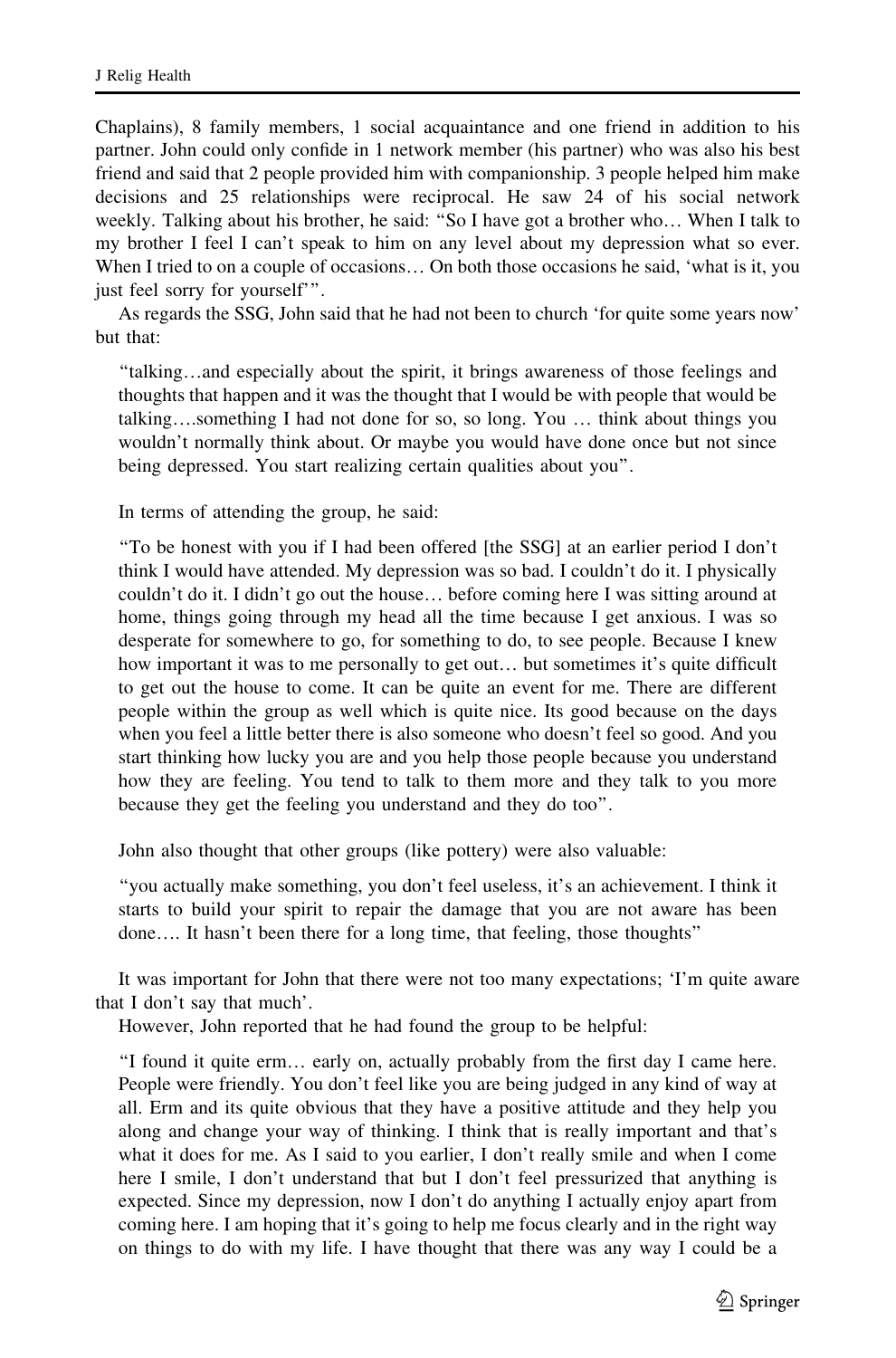volunteer I would like to think that I can help other people if that is possible. I don't know if it is yet.

The vignettes above demonstrate the uniqueness of individual's lives. They also show common experiences of the SSG. Taken together with the data from the thematic analysis of the chaplains and day centre manager interviews, three main themes were derived and are presented below using quotes from the whole sample:

## Theme 1. Religious Aspect of the Group (this theme had two sub-categories):

- (a) 'A church substitute';
- (b) 'Gentle approach taken'

All of the mental health participants reported that they '*enjoyed being part of the group'* and everyone stated that their motivation to join the group was '*seeking*'; they were hoping to '*find something'* that might help their recovery, as exemplified by David and, corroborated by one of the chaplains:

"I've been looking for something and never found it in my life' (David) 'There are clearly some people who are coming because they hear about what it is and have had an interest even in spirituality or in particular have some kind of nominal spiritual interest'' (Chaplain 3)

Those leading the group were mindful not to allow one particular religious belief to dominate discussions, one chaplain stating:

''The main focus is not God, because we hope to have many people who are not religious…Religion is a part of spirituality obviously but spirituality is not religion. Therefore religion, God, Bible will only come up if one of the patients wants to bring it up. But then we have to be careful…because we might have atheists there as well. So you've got to answer their question in a much wider context of 'a spiritual god'. Whatever religion we may be we can accept a spiritual god". (Chaplain 1)

(a) A church substitute

For those participants who found formal religious services daunting, the group appeared to act as a substitute spiritual forum or at least an interim process before returning to religious ceremonies including church services. Attending large-scale religious services made some participants anxious, Simon stating ''*If I can get to a state of mind where*…*I would like to go to church more than coming here*…*.it won't be so bad''*. Qualifying this, Simon said:

''Religious people have got an air about them…a kind of calmness, collectiveness, in charge of themselves and I want that, but I'm not prepared to go to church to get it so I come here…'' (Simon)

(b) Gentle approach taken

Participants also reported that the SSG was led in an informal fashion which allowed for personal issues to be raised and discussed in a confidential and safe environment. That no one religion was dominant in the group was appreciated as exemplified below:

"It's very open, very laid back" (Peter)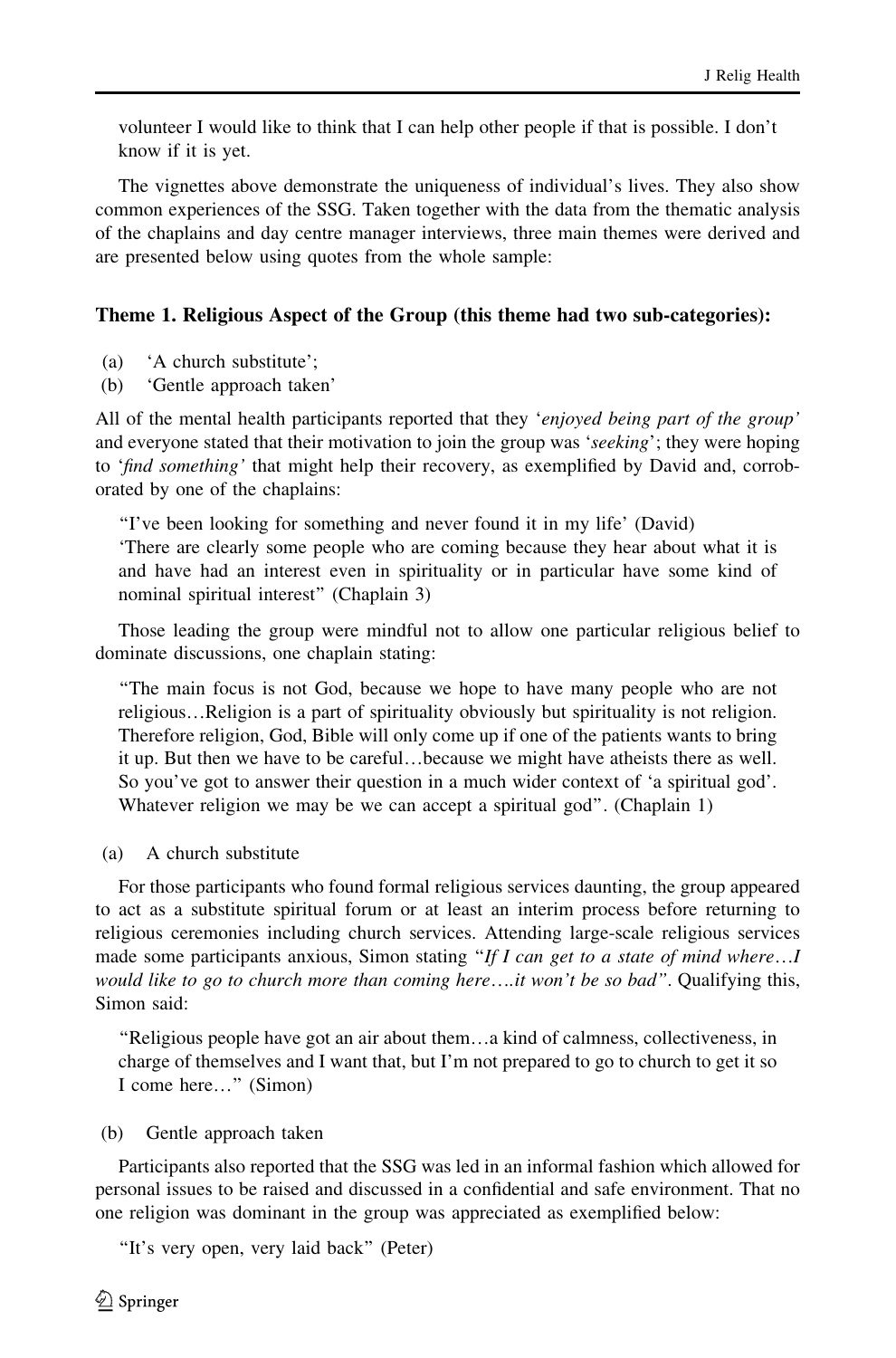"You don't feel that religion is actually thrown at you" (Helen)

''I want religion but I want it gentle, I want to be honest when I go to something. I don't wanna feel guilty'' (Simon)

"I feel respected, valued in this group" (Helen)

#### Theme 2. Settling Spiritual Confusion

Six participants reported that an important aspect of the SSG was the opportunity to discuss personal matters including settling spiritual confusions as exemplified by Kathy who recounted that previous experiences of religion led to the church trying 'to cast out demons and then I got ill. In this group [SSG] I am hoping to sort things out, lay things to rest'.

Learning about other member's spiritual experiences was also reported as helpful:

''It's good to be able to talk about spiritual things, cause a lot of people think you're either trying to convert them when you start talking about spirituality, or that you're crazy'' (Kathy)

''It's a good opportunity to hear how other people see their spiritual selves and what impact that has on their lives'' (Susan)

''I think it has broadened my horizons, how other people see things, with spirituality…how you see the world. You learn that other people see it all very differently. And I like to learn what other people think and believe'' (David)

It was acknowledged by the day centre manager and chaplains that whilst there were risks associated with individuals wanting to 'sort out' their spiritual confusions whilst mentally 'ill', such risks centralised around challenges to personal beliefs, and that this was not inappropriate in relation to recovery models, two chaplains stating:

''the only risk is if some people feel that thinking about belief challenges their established beliefs but then for me some things should be challenged because if people who have come into crisis and breakdown because of…the way they think and feel, then something has to change to bring them round to that so it's looking for health…'' (Chaplain 3)

''I think they appreciate the opportunity to talk and being given permission to talk about things that are important to them and…I actually think it's also useful for them to hear what other people have to say. I think that people often go away feeling better at the end than they did at the beginning'' (Chaplain 2)

#### Theme 3 Helping in the Recovery Process (with two sub-categories):

- (a) 'feeling better', and
- (b) 'structure to the week'
- (a) Feeling better

Whilst from an objective viewpoint it was difficult to observe full recovery of the group members (at the study end, all were still NHS patients and attending the SSG), the subjective views of participants about the SSG were that it was helping them in their rehabilitation. In particular, individuals felt that the SSG sparked emotions often flattened by medication: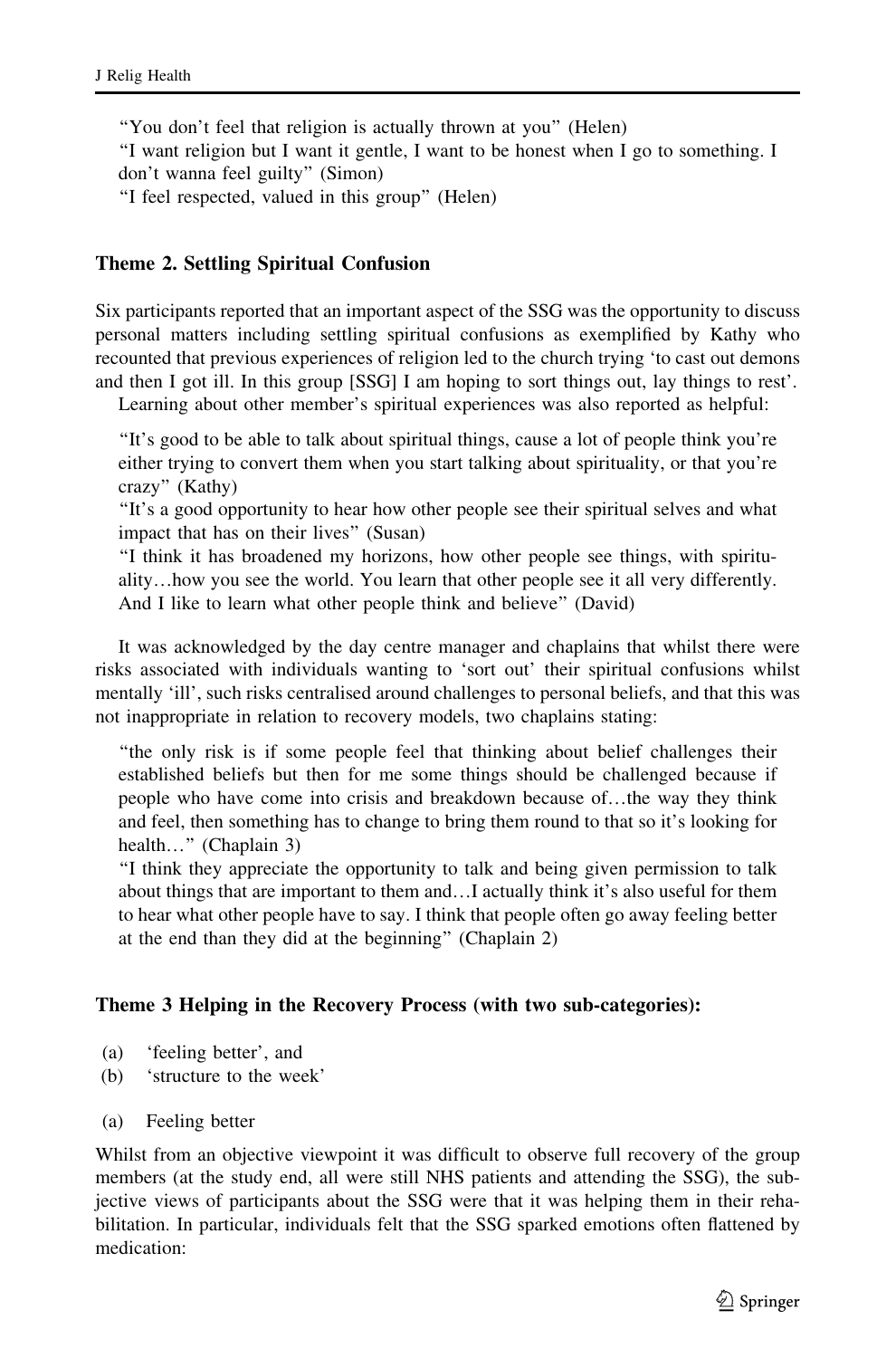''it [has] helped me to think about emotion, whereas I was having quite a struggle to differentiate between caring and not caring. It's very easy not to care in mental health'' (Helen)

''I think it starts to build your spirit to repair the damage that you are not aware has been done. You can start to feel good about something you have talked about. It hasn't been there for a long time, that feeling, those thoughts. You talk about so many different subjects […] and you think about things you wouldn't normally think about. Or maybe you would have done once, but not since being depressed. You start realizing certain qualities about you'' (John)

Participants also said they felt better having attended the group as indicated below:

''…on the days when you feel a little better there is also someone who doesn't feel so good. And you start thinking how lucky you are and you help those people because you understand how they are feeling. You tend to talk to them more and they talk to you more because they get the feeling you understand and they do too'' (John)

''I get things out of it, in fact I have got 100% better since attending these courses'' (Simon)

(b) Structure to the week

Participants also recounted that the SSG offered a structure to their otherwise rather mundane week:

''It [SSG] is quite structured, which is good. I come to this group and I know where I am and that's good'' (David)

''I have nothing else to do. I need to communicate so I come here [SSG]'' (Helen) ''It gives me a structure, pattern to the week and it is interesting to meet different people'' (David)

''I am…desperate to come here…it is important to get out of the house, see people, something to do'' (John)

Similarly, one of the chaplains commented:

''I think probably that most of them are ….initially coming because it's better than sitting around doing nothing, so they come out of curiosity. It will kill the time between having a cup of coffee and lunch'' (Chaplain 5)

# **Discussion**

The results from this study, that the SSG was positive in helping individuals with mental health problems feel 'better', tie in with the work of Swinton and Pattison [\(2001](#page-22-0)) who argued that spiritual support aids people who are struggling with the confusion and disturbance of their mental health problems, and Koenig et al. [\(2001](#page-21-0)) who argued that spirituality is positively correlated with psychological adjustment. Whereas churches and other religious organisations can act as barriers to social integration of people with mental health problems (McNaire and Smith [1998](#page-21-0)), the SSG appeared to provide a vital context, in which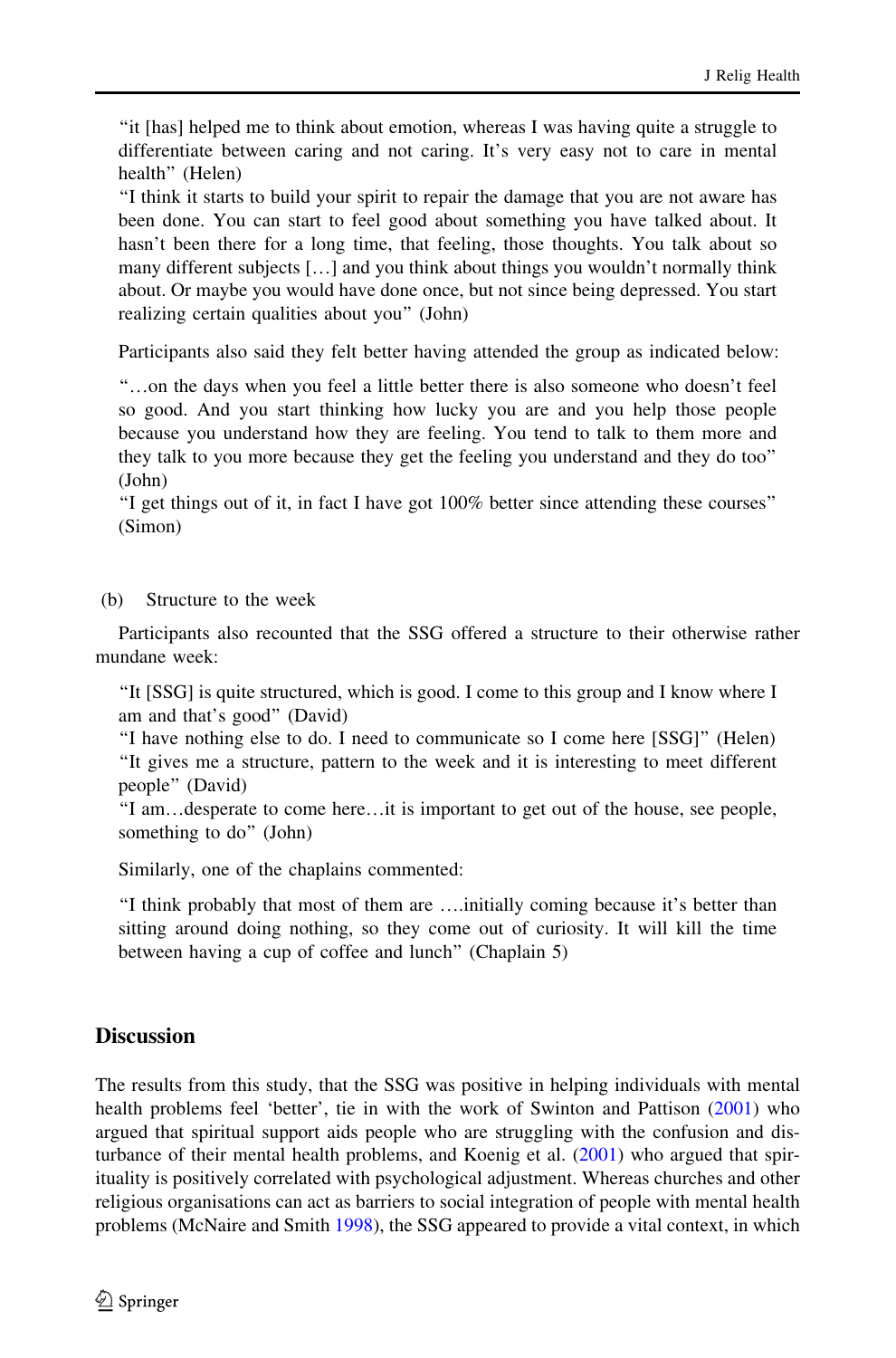<span id="page-19-0"></span>individuals could ask questions, discuss and 'sort out' spiritual issues in a softer, more piecemeal way than offered by more formal religious organisations. The group also differed from other more practice-based rehabilitation groups (e.g. gardening, cookery, art therapy) in that it made few participatory demands on people, apart from informal discussions which they could actively or passively engage with. Acting as a kind of church 'substitute', the SSG provided a structure to people's day and week, a theme also discussed by Forrester-Jones and Grant ([1997:](#page-20-0)101) and Forrester-Jones and Barnes [\(2008](#page-20-0):169).

The SSG also enabled individuals to widen their social networks, the average network size of the group (28) comparing favourably to other studies using the same methodology of similar groups who did not attend an SSG including Forrester-Jones and Grant [\(1997](#page-20-0)), reporting a mean network size of 13.6; and Forrester-Jones et al. ([2012\)](#page-20-0), finding an average network size of 23. Nevertheless, the SSG result remains poor relative to ordinary population studies which report an average network size of 124 network members (Hill and Dunbar [2002\)](#page-21-0) and corroborates Picken's ([1999\)](#page-22-0) review of the literature which indicated that people with mental illnesses tend to have smaller networks than people without psychiatric disorders. The fact that the SSG was also reported to be a socially supportive group with opportunities to share experiences and ideas about spirituality may have contributed to the overall finding that the group reported their friendships, including those they formed at the SSG to be largely reciprocal. This also corroborates Sullivan's [1992](#page-22-0) and [1998](#page-22-0) studies of factors that contribute to severe mental health recovery, finding that nearly half (43%) of the 46 participants interviewed identified spirituality as a resource to coping with stress, and understanding their mental illness experience but also of gaining social support. Significant correlations were found between network size and the general behaviour variables '*playing a useful part in things'* and '*feeling less worthless'*. This sense of being a part of something was also borne out in the qualitative data. It is likely then that this study sample felt a sense of belonging by simply being members of the group, which can lead to feelings of higher self-esteem, in turn, aiding recovery of mental health problems (Forrester-Jones and Broadhurst [2007\)](#page-20-0).

Greasley et al*. (*[2001\)](#page-21-0) suggest that whilst spirituality is important for most people with mental health problems, this is generally not matched by staff attitudes who consider other aspects of care (such as personal care) to be more important. Greasley et al, therefore advocate that multi-disciplinary training should include the area of spirituality. This was re-iterated by one of the chaplains who stated:

''I think that doctors, nurses and psychiatrists, as part of their training should all be given spirituality training. So often when they are treating an illness, they are treating symptoms. They don't probe into a person's background, they don't look at the cause of the illness any more. This is what I try to do. I try to picture the cause of an illness and use that as the basis of the help I give them'' (Chaplain 4)

Such training would benefit from Koenig's [\(2013](#page-21-0)) text, which offers professionalspecific information for nurses, clergy, mental health professionals, social workers and occupational and physical therapists as well as Taylor's [\(2007](#page-22-0)) training manual which guides practitioners to talk to patients about spirituality.

Mental health specialists including social workers seem to continue to perceive the beliefs of those they care for, as not generally part of their professional remit, a link between spirituality and mental health largely unrecognised (Shafranske and Malony [1990;](#page-22-0) Snider and McPhedran [2014](#page-22-0)). Clinton [\(2004](#page-20-0)) recounted how she left the social work profession because although patients were expressing spiritual needs, there were no specialist services for matters of the soul. Given this, it is unsurprising that Lindgren and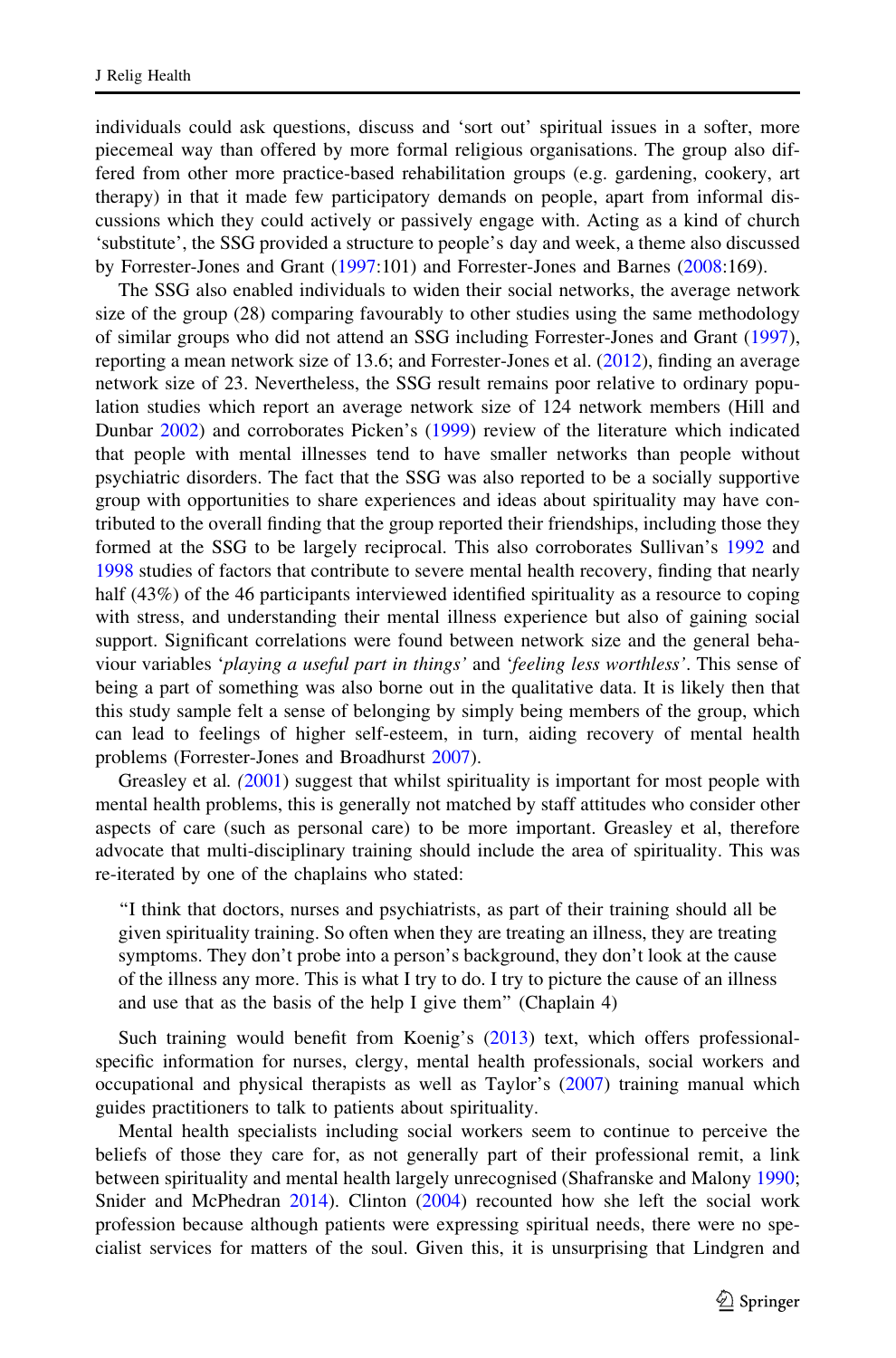<span id="page-20-0"></span>Coursey ([1995\)](#page-21-0) and Wilding ([2007\)](#page-22-0) found that mental health patients tended to be cautious or felt uncomfortable about mentioning their beliefs to paid staff. This paper has demonstrated how in the absence of a clear remit to include spiritual experiences within psychiatric care (see Wilding [2007\)](#page-22-0), a spirituality support group can provide a useful outlet for individuals to talk about spiritual matters and gain from them in a non-stigmatising setting (Schneider et al. [2013\)](#page-22-0).

# Conclusion

This study was small-scale and exploratory. It was therefore limited in that it could not indicate changes in mental state, general health and social networks as a direct result of the SSG. A future quasi-experimental study which measured pre- and post-data following an SSG intervention would allow for more concrete findings. A longitudinal study which captured the 'journeys' of individual's mental health over time whilst attending the SSG would also be useful in assessing its benefits. Nevertheless, in capturing the experiences of individuals as they attend a spirituality support group, we hope to have illuminated the enjoyment and security individuals gained in coming together within a safe place to talk about matters which were important to them. The following recommendations were made by the participants of the study:

- 1. Caring for the Spirit groups should be more common within psychiatric services;
- 2. Psychiatric staff should attend the groups, so they can understand spiritual dimensions to people's mental illnesses;
- 3. Continuity of spiritual care once individuals have been discharged from treatment should be accessible.

Whether or not services take up these recommendations remains to be seen.

Acknowledgements This study was funded by a University of Kent Faculty Grant (REF: 44392)

#### Compliance with Ethical Standards

Conflict of interest There is no conflict of interest in relation to this research

Ethical Approval All the procedures performed in this study which involved human participants were in accordance with the ethical standards of the institutional and national research committee and with the 1964 Declaration of Helsinki and its later amendments or comparable ethical standards. This study was ethically approved by both the University of Kent Ethics Committee (ref:5/05) and UK National Health Service Research Ethics Committee (ref: 05/Q1803/54).

Informed Consent Informed consent was obtained from all individual participants included in the study using a participant information sheet and a signed consent form.

Open Access This article is distributed under the terms of the Creative Commons Attribution 4.0 International License [\(http://creativecommons.org/licenses/by/4.0/\)](http://creativecommons.org/licenses/by/4.0/), which permits unrestricted use, distribution, and reproduction in any medium, provided you give appropriate credit to the original author(s) and the source, provide a link to the Creative Commons license, and indicate if changes were made.

# References

Awara, M., & Fasey, C. (2008). Is spirituality worth exploring in psychiatric out-patient clinics? *Journal of Mental Health, 17*(2), 183–191.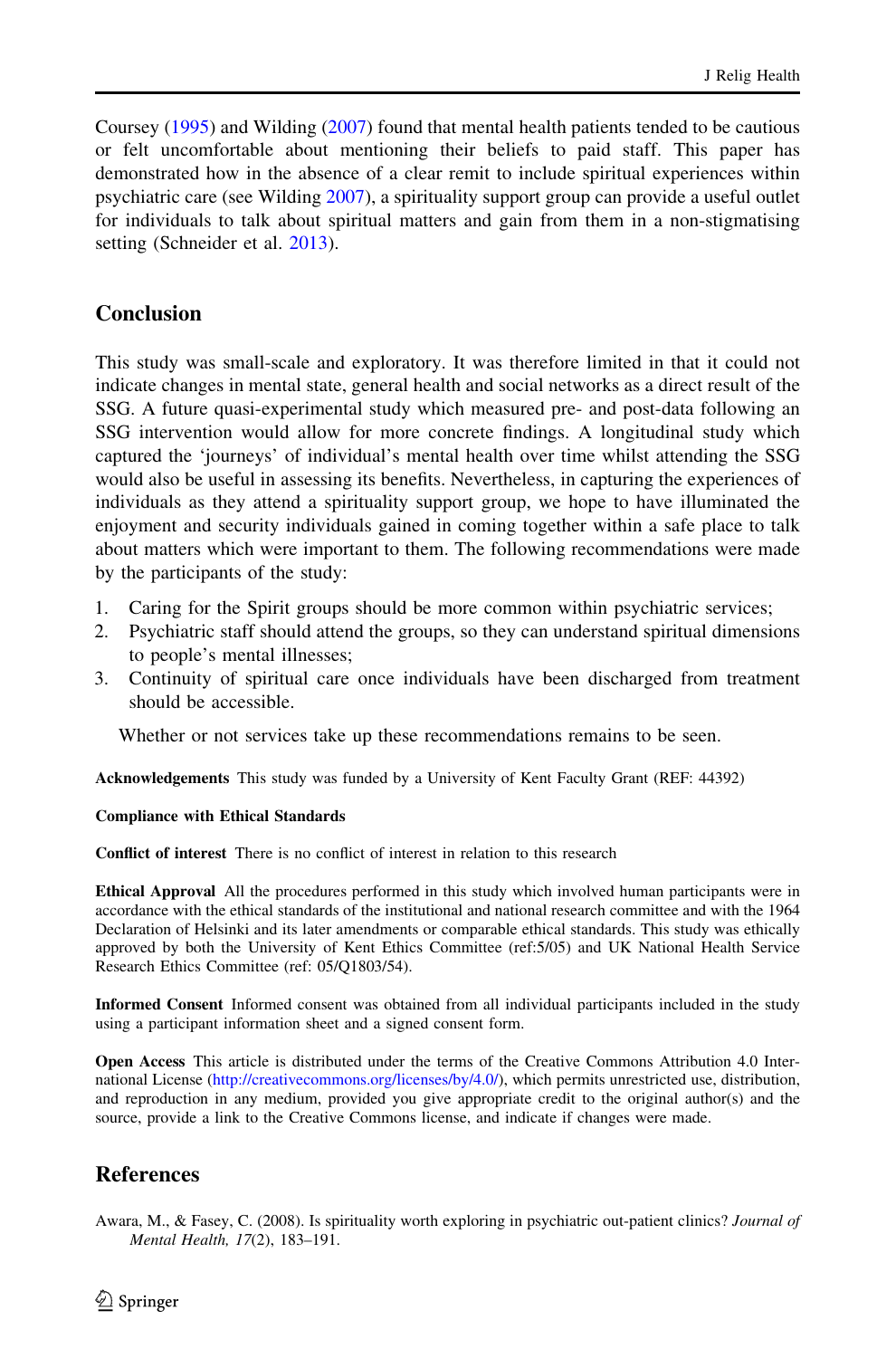- <span id="page-21-0"></span>Baetz, M., Bowen, R., Jones, G., & Koru-Sengul, T. (2006). How spiritual values and worship attendance relate to psychiatric disorders in the Canadian population. *Canadian Journal of Psychiatry, 51*(10), 654–661.
- Baker, D. (2003). Studies of the inner life: The impact of spirituality on quality of life. *Quality of Life Research, 12*(Suppl. 1), 51–57.
- Barrera, T. L., Zeno, D., Bush, A. L., Barber, C. R., & Stanley, M. A. (2012). Integrating religion and spirituality into treatment for late-life anxiety: Three case studies. *Cognitive and Behavioral Practice, 19*(2), 346–358.
- Bögels, S., Annukka, L., & Restifo, K. (2010). Mindful parenting in mental health care. *Mindfulness*, 1(2), 107–120.
- Bonelli, R., Dew, R. E., Koenig, H. G., Rosmarin, D. H., & Vasegh, S. (2012). Religious and spiritual factors in depression: Review and integration of the research. *Depression research and treatment, 962860,* 1–8. doi[:10.1155/2012/962860](http://dx.doi.org/10.1155/2012/962860).
- Bonelli, R. M., & Koenig, H. G. (2013). Mental disorders, religion and spirituality 1990 to 2010: A systematic evidence-based review. *Journal of Religious Health, 52,* 657–673. doi[:10.1007/s10943-013-](http://dx.doi.org/10.1007/s10943-013-9691-4) [9691-4](http://dx.doi.org/10.1007/s10943-013-9691-4).
- Brocki, J. M., & Wearden, A. J. (2006). A critical evaluation of the use of interpretative phenomenological analysis (IPA) in health psychology. *Psychology and Health, 21*(1), 87–108.
- Carlisle, P. (2016). Religion and spirituality as troublesome knowledge: The views and experiences of mental health social workers in northern Ireland. *The British Journal of Social Work*, *46*(3), 583–598.
- Carpenter, J., Barnes, D., Dickinson, C., & Wooff, D. (2006). Outcomes of interprofessional education for Community Mental Health Services in England: the longitudinal evaluation of a postgraduate programme. *Journal of Interprofessional Care, 20*(2), 145–161.
- Chen, H., Cheal, K., McDonel Herr, E., & Zubritsky, C. (2007). Religious participation as a predictor of mental health status and treatment outcomes in older persons. *International Journal of Geriatric Psychiatry, 22,* 144–153.
- Clinton, J. (2004). Soulless services destined to fail. *Community Care*, April, 15–21. [www.communitycare.](http://www.communitycare.co.uk) [co.uk](http://www.communitycare.co.uk).
- Cohen, A. B., & Koenig, H. G. (2004). Religion and mental health. In C. Spielberger (Ed.), *Encyclopedia of applied psychology* (3rd ed., pp. 255–258). Oxford: Elsevier.
- Corrigan, P., McCorkle, B., Schell, B., & Kidder, K. (2003). Religion and spirituality in the lives of people with serious mental illness. *Community Mental Health Journal, 39,* 487–499.
- Coyte, M. E., Gilbert, P., & Nicholls, V. (2007). *Spirituality, values and mental health: Jewels for the journey*. London: Jessica Kingsley Publishers.
- de Zoysa, N., Ruths, F. A., Walsh, J., & Hutton, J. (2014). Mindfulness-based cognitive therapy for mental health professionals: a long-term quantitative follow-up study. *Mindfulness, 5*(3), 268–275.
- Dervic, K., Oquendo, M. A., Grunebaum, M. F., Ellis, S., Burke, A. K., & Mann, J. J. (2004). Religious affiliation and suicide attempt. *American Journal of Psychiatry, 161,* 2303–2308. doi[:10.1176/aai.ajp.](http://dx.doi.org/10.1176/aai.ajp.161.12.2303) [161.12.2303.](http://dx.doi.org/10.1176/aai.ajp.161.12.2303)
- D'Souza, R. (2002). Do patients expect psychiatrists to be interested in spiritual issues? *Australasian Psychiatry, 10*(1), 44–47.
- Durkheim, E. (1897). *Suicide: A study in sociology* (Spaulding, J. A. & Simpson, G. trans 1951). Free Press: Glencoe, IL.
- Fallott, R. (2001). Spirituality and religion in psychiatric rehabilitation and recovery from mental illness. *International Review of Psychiatry, 13,* 110–116.
- Faulkner, R., & Layzell, S. (2000). *Strategies for living: A report of user-led research into people's strategies for living with mental distress*. London: Mental Health Foundation.
- Flick, U. (2006). *An introduction to qualitative research* (3rd ed.). London: Sage Publications Ltd.
- Forrester-Jones, R., & Barnes, A. (2008). On being a girlfriend not a patient: The quest for an acceptable identity amongst people discharged with a severe mental illness. *Journal of Mental Health, 17*(2), 153–172.
- Forrester-Jones, R., & Broadhurst, S. (2007). *Autism and Loss*. London: Jessica Kingsley.
- Forrester-Jones, R., Carpenter, J., Coolen-Schrijner, P., Cambridge, P., Tate, A., Hallam, A., et al. (2012). Good friends are hard to find? The social networks of people with mental illness 12 years after deinstitutionalisation. *Journal of Mental Health, 21*(1), 4–14.
- Forrester-Jones, R., & Grant, G. (1997). *Resettlement from large psychiatric hospital to small community residence: One step to freedom?*. Aldershot: Ashgate Publishing Group.
- Foskett, J. (1996). Christianity and psychiatry. In D. Bhugra (Ed.), *Religion and psychiatry* (pp. 51–64). London: Routledge.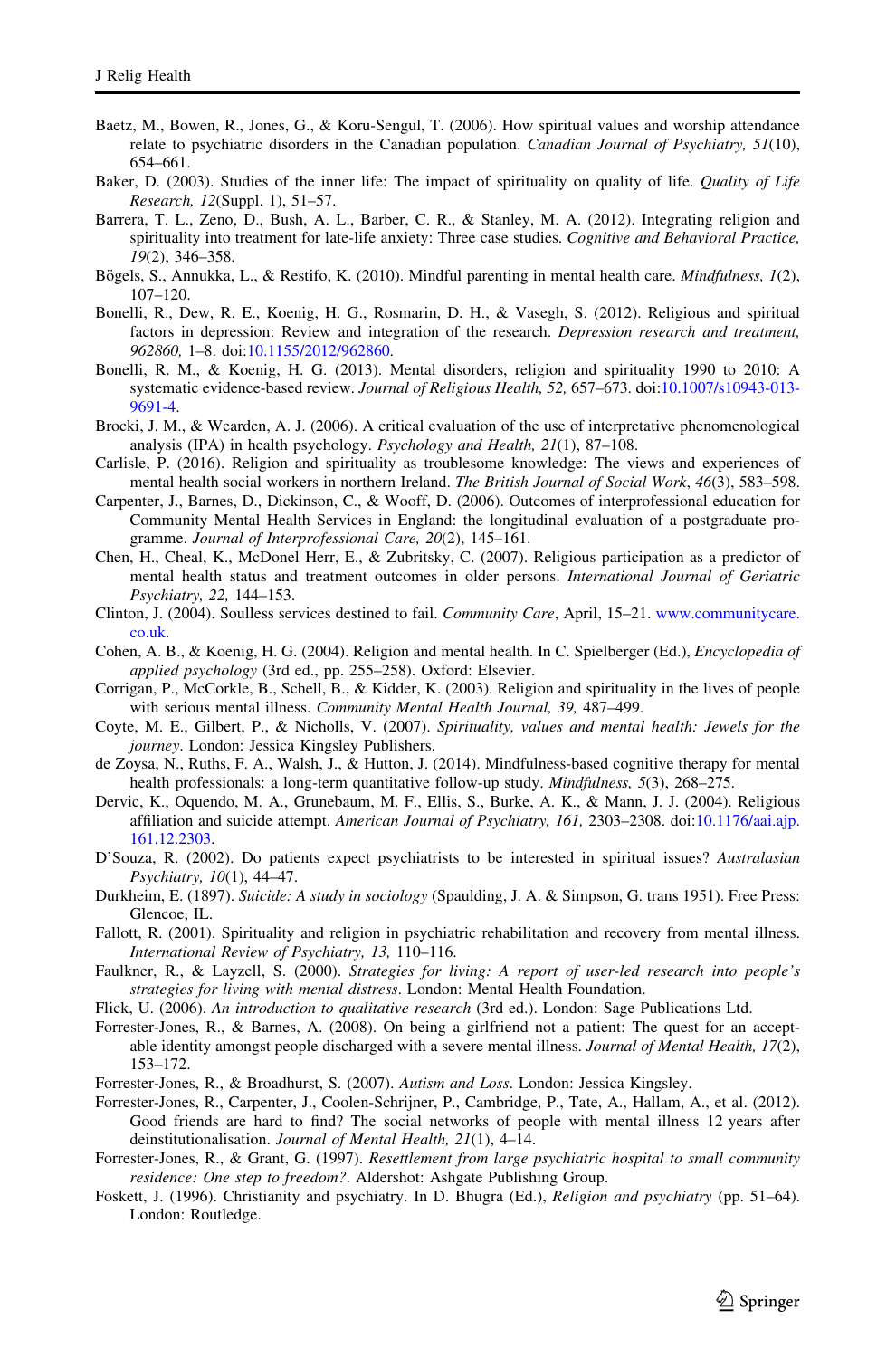- <span id="page-22-0"></span>Genic, V. (1994). Secular psychotherapists and religious clients: Professional considerations and recommendations. *Journal of Counselling and Development, 72*(4), 395–398.
- Goldberg, D., & Williams, P. (1988). *General health questionniare*. Berkshire, NFER-NELSON, Downloaded by Universidad Castilla La Mancha at 09:23 01 August, 2015.
- Graham, S., Furr, S., Flowers, C., & Thomas Burke, M. (2001). Religion and spirituality in coping with stress. *Counseling and Values, 46*(1), 2.
- Greasley, P., Chiu, L. F., & Gartland, M. (2001). The concept of spiritual care in mental health nursing. *Journal of Advanced Nursing, 33,* 629–637.
- Hadzic, M. (2011). Spirituality and mental health: Current research and future directions. *Journal of Spirituality in Mental Health, 13,* 223–235. doi[:10.1080/19349637.2011.616080.](http://dx.doi.org/10.1080/19349637.2011.616080)
- Hanley, R., Bardburn, J., Gorin, S., Barnes, M., Evans, C., Goodare, H., et al. (2000). *Involving consumers in research and development in the NHS. Briefing note for research*. London: Consumers in the NHS Support Unit.
- Hayman, J. W., Kurpius, S. R., Befort, C., Nicpon, M. F., Hull-Blanks, E., Sollenberger, S., et al. (2007). Spirituality among college freshmen: Relationships to self-esteem, body image, and stress. *Counseling and Values, 52,* 55–70. doi[:10.1002/j.2161-007X.2007.tb00087.x.](http://dx.doi.org/10.1002/j.2161-007X.2007.tb00087.x)
- Hill, R., & Dunbar, R. (2002). Social network size in humans. *Human Nature, 14*(1), 53–72.
- Hill, P. C., & Pargament, K. I. (2003). Advances in the conceptualization and measurement of religion and spirituality; implications for physical and mental health research. *American Psychologist, 58*(1), 64–74.
- Hill, P. C., Pargament, K. I., Hood, R. W., Jr., Muccullough, M. E., Swyers, J. P., Larson, D. B., et al. (2000). Conceptualizing religion and spirituality: Points of commonality, points of departure. *Journal for the Theory of Social Behaviour, 30*(1), 51–77.
- King, M., & Koenig, H. (2009). Conceptualising spirituality for medical research and health service provision. *BMC Health Services Research, 2009*(9), 116. doi[:10.1186/1472-6963-9-116.](http://dx.doi.org/10.1186/1472-6963-9-116)
- King, M., Speck, P., & Thomas, A. (1995). The royal free interview for religious and spiritual beliefs: Development and standardization. *Psychological Medicine, 25,* 1125–1134.
- Koenig, H. G. (2005). *Faith and mental health: Religious resources for healing*. Philadephia, London: Templeton Press.
- Koenig, H. (2010). Spirituality and Mental Health. *International Journal of Applied Psychoanalytic Studies, 7*(2), 116–122. doi:[10.1002/aps.239](http://dx.doi.org/10.1002/aps.239). (Special Issue: Spirituality, Mental Health and Wellbeing).
- Koenig, H. G. (2013). *Spirituality in patient care: Why, how, when and what* (3rd ed.). Philadelphia, London: Templeton Press.
- Koenig, H. G., McCullough, M., & Larson, D. B. (2001). *Handbook of religion and health: A century of research reviewed*. New York, NY: Oxford University Press.
- Krawiecka, M., Goldberg, D., & Vaughn, M. (1977). A standardized psychiatric assessment scale for rating chronic psychotic patients. *Acta Psychiatrica Scandinavica, 55,* 299–308.
- Lester, D. (2000). Religious homogeneity and suicide. *Psychological Reports, 87,* 766. doi:[10.2466/pr0.](http://dx.doi.org/10.2466/pr0.2000.87.3.766) [2000.87.3.766](http://dx.doi.org/10.2466/pr0.2000.87.3.766).
- Lester, D. (2012). Spirituality and religiosity as predictors of depression and suicidal ideation, An exploratory study. *Psychological Reports, 110,* 247–250. doi:[10.2466/02.12.PR0.110.1.247-250.](http://dx.doi.org/10.2466/02.12.PR0.110.1.247-250)
- Lindgren, K. N., & Coursey, R. D. (1995). Spirituality and serious mental illness: A two-part study. *Psychosocial Rehabilitation Journal, 18*(3), 93–111.
- Macmin, L., & Foskett, J. (2004). ''Don't be afraid to tell.'' The spiritual and religious experience of mental health service users in Somerset. *Mental Health, Religion & Culture, 7*(1), 23–40. doi:[10.1080/](http://dx.doi.org/10.1080/13674670310001602508) [13674670310001602508](http://dx.doi.org/10.1080/13674670310001602508).
- McNaire, J., & Smith, H. K. (1998). Community-based natural support through local churches. *Mental Retardation*, *36*(3), 237–241.
- Miller, W. R., & Thoresen, C. E. (2003). spirituality, religion and health. An emerging research field. *American Psychologist, 58*(1), 24–35.
- Morgan, D. L. (2007). Paradigms lost and pragmatism regained: Methodological implications of combining qualitative and quantitative methods. *Journal of Mixed Methods Research*, *1*, 48–76.
- Narayanasamy, A. (1999). Learning spiritual dimensions of care from a historical perspective. *Nurse Education Today, 19,* 368–395.
- NHS. (2001). *Your Guide to NHS and NGF*. London: DoH.
- NHS. (2003) (updated 2015). NHS Chaplaincy: *Meeting the religious and spiritual needs of patients and staff: Guidance for managers and those involved in the provision of chaplaincy spiritual care*, NHS 796849.
- Nisbet, P. A., Duberstein, P. R., Conwell, Y., & Seidlitz, L. (2000). The effect of participation in religious activities on suicide versus natural death in adults 50 and older. *Journal of Nervous & Mental Disease, 188*(8), 543–546.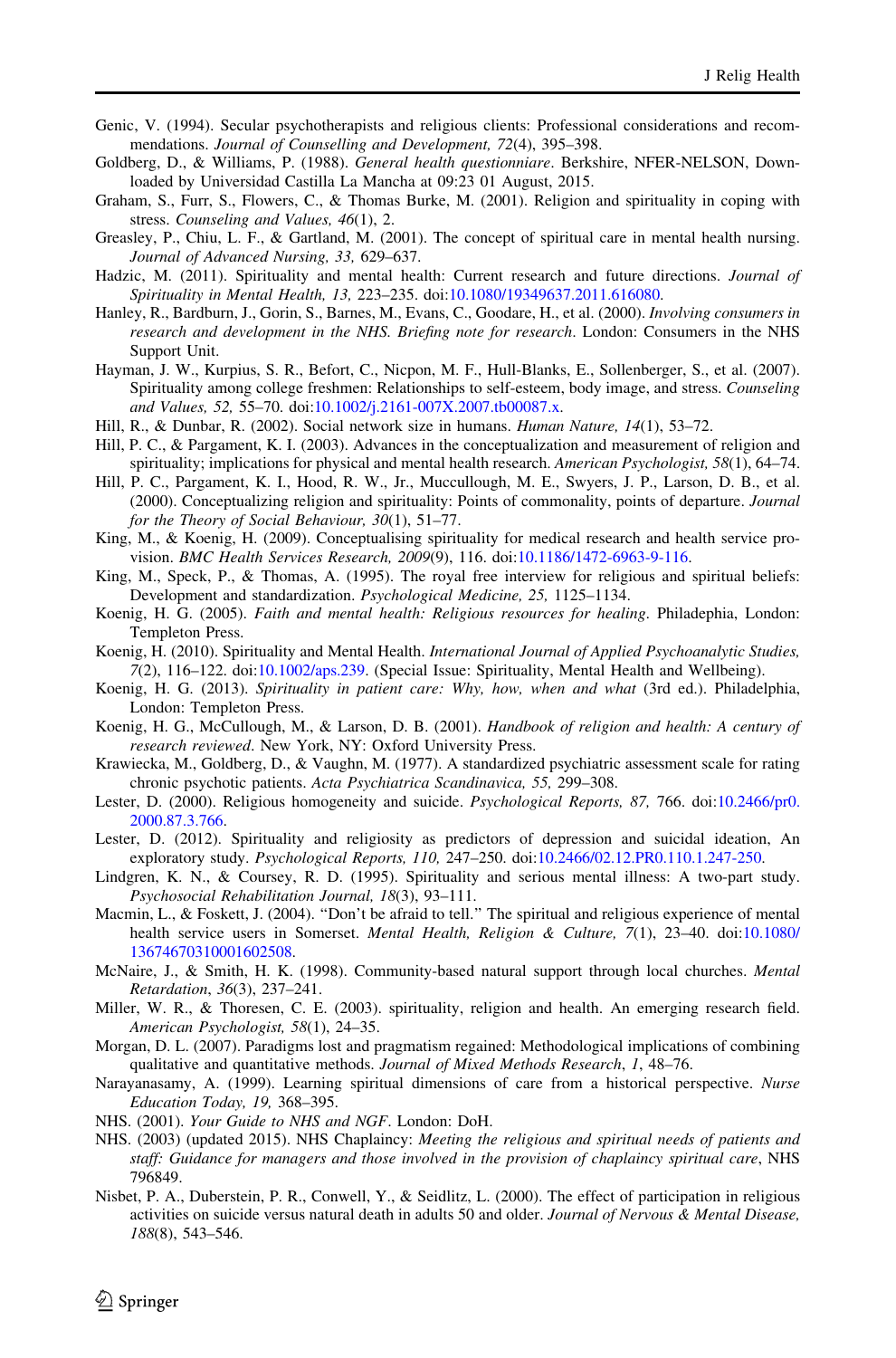- <span id="page-23-0"></span>Pargament, K. I., Kennell, J., Hathaway, W., Grevengoed, N., Newmand, J., & Jones, W. (1988). Religion and the problem-solving process: Three styles of coping. *Journal for the Scientific Study of Religion, 27,* 90–104.
- Paulik, G., Simcocks, A., Weiss, L., & Albert, S. (2010). Benefits of a 12-week mindfulness group program for mental health consumers in an outpatient setting. *Mindfulness, 1*(4), 215–226.
- Pescosolido, B. A., & Georgianna, S. (1989). Durkheim, suicide, and religion: Toward a network theory of suicide. *American Sociological Review, 54*(1), 33–48.
- Pickens, J. M. (1999). Social networks for women with serious mental illness. *Journal of Psychological Nursing, 37*(5), 30–38.
- Powell, A. (2001). Spirituality and science: A personal view. *Advances in Psychiatric Treatment, 7*(5), 319–321.
- Rasic, D. T., Belik, S. L., Rlias, B., Katz, L., Enns, M., & Sareen, J. (2009). Spirituality, religion and suicidal behavior in a nationally representative sample. *Journal of Affective Disorders, 114,* 32–40. doi:[10.](http://dx.doi.org/10.1016/j.jad.2008.08.007) [1016/j.jad.2008.08.007.](http://dx.doi.org/10.1016/j.jad.2008.08.007)
- Rasic, D. T., Robinson, J. A., Bolton, J., Bienvenu, O. J., & Sareen, J. (2011). Longitudinal relationships of religious worship attendance and spirituality with major depression, anxiety disorders, and suicidal ideation and attempts: Findings from the Baltimore epidemiologic catchment area study. *Journal of Psychiatric Research, 45,* 848–854. doi:[10.1016/j.jpsychires.2010.11.014.](http://dx.doi.org/10.1016/j.jpsychires.2010.11.014)
- Razali, S. M., Aminah, K., & Khan, U. A. (2002). Religious-cultural psychotherapy in the management of anxiety patients. *Transcultural Psychiatry, 39*(1), 130–136. doi[:10.1177/136346150203900106.](http://dx.doi.org/10.1177/136346150203900106)
- Sango, P., & Forrester-Jones, R. (2014). Spirituality and learning disability: A review of UK Government guidance. *Tizard Learning Disability Review, 19*(4), 170–177.
- Sansone, R. A., Khatain, K., & Rodenhauser, P. (1990). The role of religion in psychiatric education: A national survey. *Academic Psychiatry, 14*(1), 34–38.
- Schneider, J., Beeley, C., Scales, K., Bailey, S., Verhaeghe, M., & Bracke, P. (2013). Ward features and stigma experiences of mental health service users in Belgium and England: A replication study. *International Journal of Social Psychiatry, 59*(6), 602–608.
- Seybold, K. S., & Hill, P. C. (2001). The role of religion and spirituality in mental and physical health. *American Psychological Society, 10*(1), 21–24.
- Shafranske, E., & Malony, H. N. (1990). Clinical psychologists' religious ad spiritual orientation and their practice of psychotherapy. *Psychotherapy, 27,* 72.
- Smith, J. A., Flowers, P., & Larkin, M. (2009). *Interpretative phenomenological analysis: theory*. London, Sage: Method and Research London.
- Snider, A., & McPhedran, S. (2014). Religiosity, spirituality, mental health, and mental health treatment outcomes in Australia: a systematic literature review. *Mental Health, Religion & Culture, 17*(6), 568–581. doi:[10.1080/13674676.2013.871240](http://dx.doi.org/10.1080/13674676.2013.871240).
- Starnino, V. R., Gomi, S., & Canda, E. R. (2014). Spiritual strengths assessment in mental health practice. *British Journal of Social Work, 44*(4), 849–867. doi:[10.1093/bjsw/bcs179](http://dx.doi.org/10.1093/bjsw/bcs179).
- Stedman, D. (2006). *Caring for the spirit, community mental health support group background notes*. Canterbury: Mental Health Team.
- Sullivan, W. P. (1992). Spirituality as social support for individuals with severe mental illness. *Spirituality and Social Work, 3*(1), 7–13.
- Sullivan, W. P. (1998). Recoiling, regrouping, and recovering: First-person accounts of the role of spirituality in the course of serious mental illness. *New Directions for Mental Health Services, 80,* 25–33.
- Swinton, J., & Pattison, S. (2001). Spirituality. *Come all ye faithful. Health Service Journal, 111,* 24–25.
- Taylor, E. J. (2007). *What do I say? Talking with patients about spirituality*. Philadelphia & London: Templeton Press.
- Thoresen, C. E. (1998). Spirituality, health and science. In S. Roth-Roemer, S. R. Kurpius, & C. Carmin (Eds.), *The emerging role of counselling psychology in health care* (pp. 409–431). NY, Norton: New York.
- Thoresen, C. E. (1999). Spirituality and health is there a relationship? *Journal of Health Psychology, 4*(3), 291–300.
- Westgate, C. E. (1996). Spiritual wellness and depression. *Journal of Counseling and Development, 75,* 26–35.
- Whitley, R., & Drake, R. E. (2010). Recovery: A Dimensional Approach. *Open Forum, Psychiatric Services, 61*(12), 1248–1250.
- Wilding, C. (2007). Spirituality as sustenance for mental health and meaningful doing: a case illustration. *Medical Journal of Australia, 186*(10), S67.
- Williams, M., & Penman, D. (2011). *Mindfulness: A practical guide to finding peace in a frantic world*. London: Piatkus.